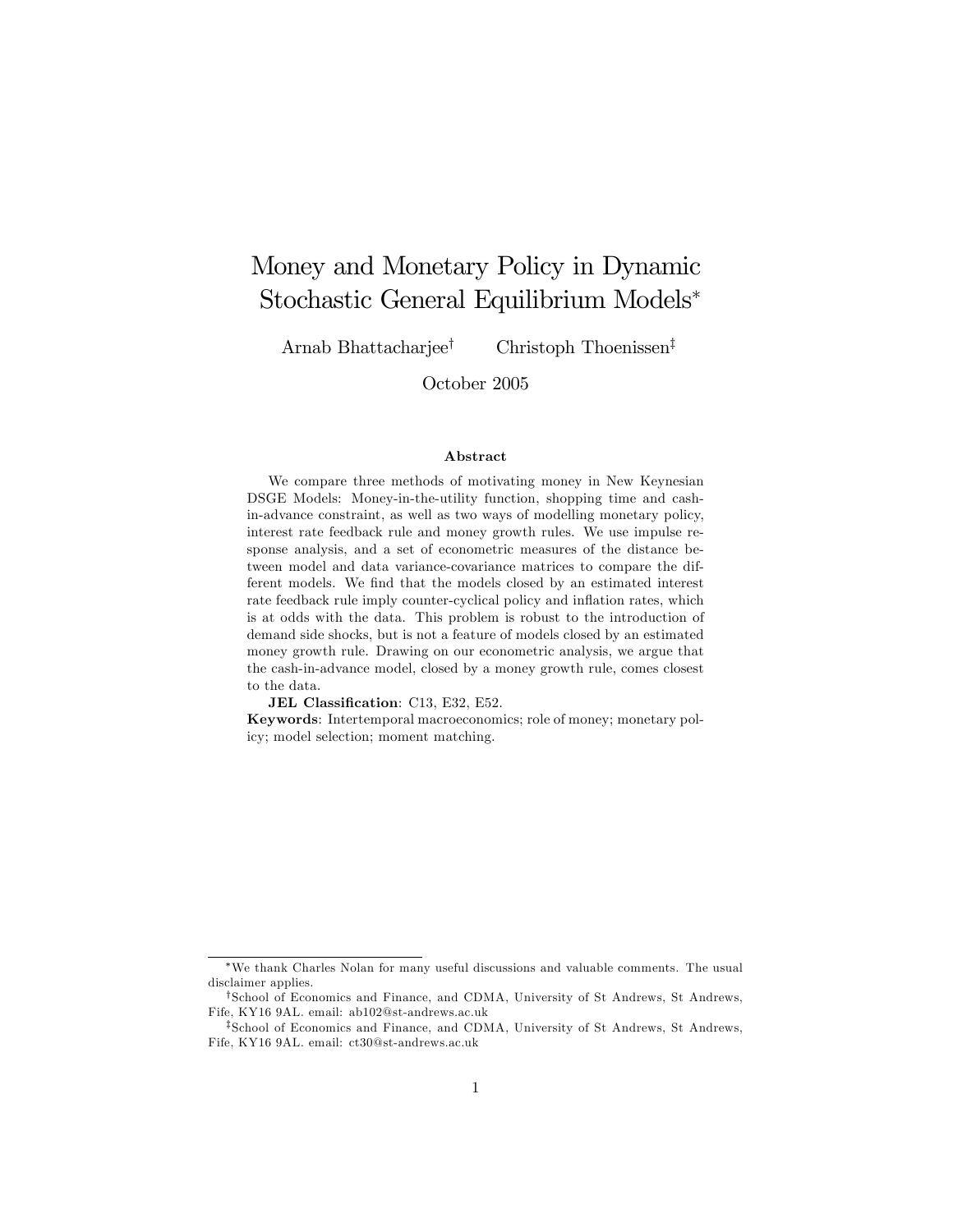### 1 Introduction

How should one model money and monetary policy in quantitative analyses of the business cycle? Within the broad paradigm of the The New Neoclassical Synthesis (NNS) (characterized by monopolistic competition, price and wage stickiness and sometimes by endogenous capital accumulation) there are conflicting approaches. Following Woodford (2003), many economists, such as Canzoneri, Cumby and Diba (2004), now do not model money explicitly at all and incorporate an interest rate feedback rule with coefficients estimated using actual data. Others, e.g., Danthine and Kurmann (2004), incorporate estimated money growth processes into their analyses and model the demand for money explicitly (in their case as a cash-in-advance constraint). And there are a number of other variations along these lines which we mention below. However, the literature is not very explicit regarding the differences between modelling monetary policy through an interest rate feedback rule and a money growth rule, or indeed different ways of modelling the role of money in these models.

In this paper, we examine how the business cycle characteristics of the NNS model depend on how we introduce money into the model and on how we model monetary policy. Specifically, we examine three popular ways to model the role of money: (i) By postulating that real money balances enter the representative agent's utility function directly; (ii) by postulating that holding real money balances helps the representative agent minimizes on shopping time, and (iii) by postulating that the representative agents requires previously accumulated real money balances to purchase goods. We also analyze the differences between modelling monetary policy through an interest rate feedback rule compared to a money growth rule.

Comparing across variants of our models in this way raises some issues. How does one carry out such a comparison? Often, researchers 'eyeball' impulse response functions and unconditional second moments. And although that will play a role in what we do, we formalize this comparison. We employ a set of econometric measures to ascertain which of our proposed specifications best matches the business cycle characteristics of the data. In addition, we also use one of our distance measures to help us calibrate our models.

We find that as long as we model monetary policy with an estimated Taylortype interest rate feedback rule, the NNS model will generate, in contrast to the data, counter-cyclical ináation and policy rates, regardless of how we model money. This is a substantial drawback to this way of modelling money as it is often motivated by appeals to 'realism'; that is, the interest rate is the instrument of monetary policy and hence modelling monetary policy in this way is often argued to be a natural choice. Under an estimated money growth rule, however, both ináation and policy rates become pro-cyclical. The magnitude of the correlation is however only correct when the cash-in-advance constraint is combined with a money growth rule. Our econometric methods allow us to rank the models according to their ability to match the variance-covariance-matrix (VCM) of the Hodrick-Prescott filtered model time series with the VCM of Hodrick-Prescott filtered data. Overall, the cash-in-advance model with a money growth rule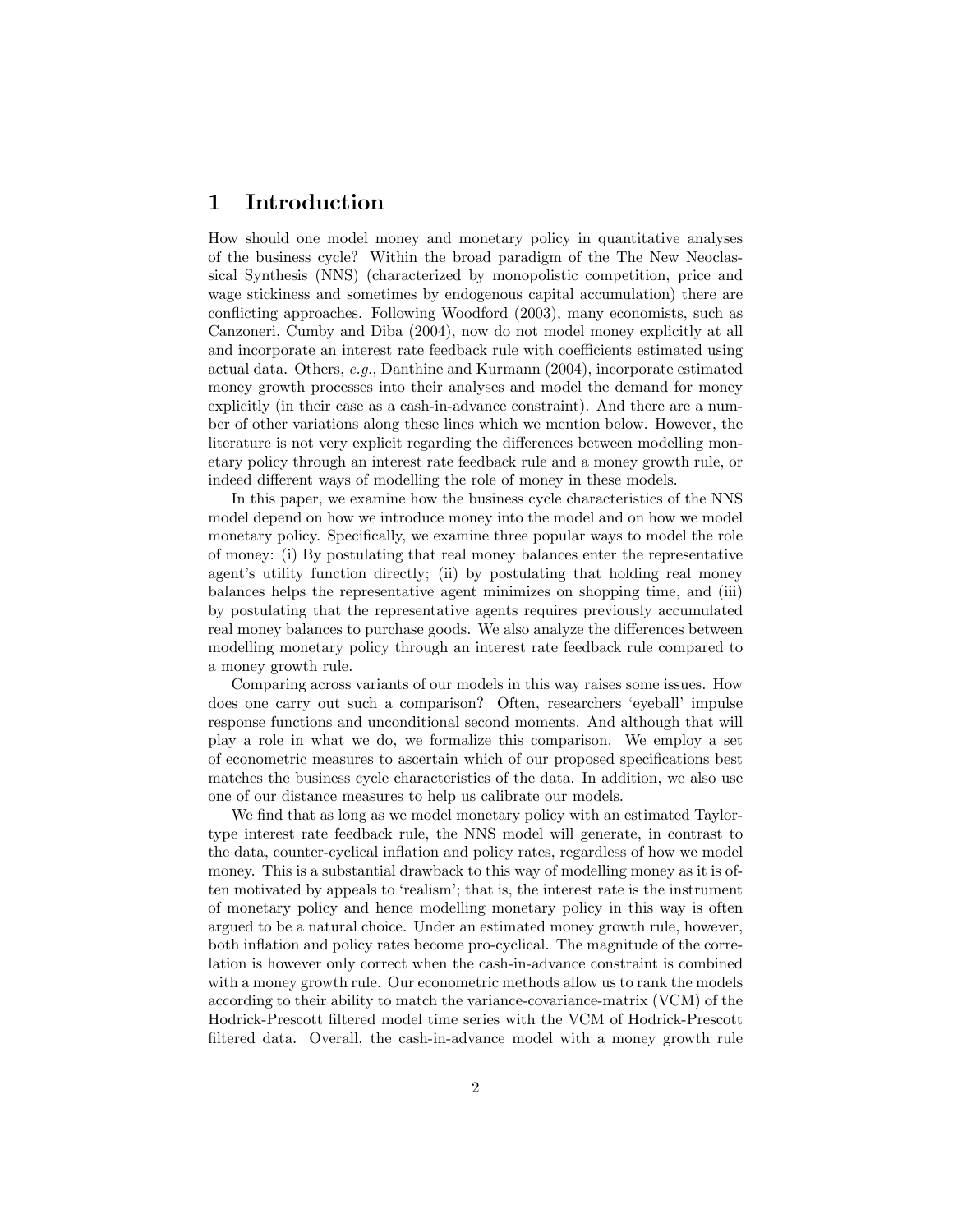comes closest to the data. Money-in-the-utility and shopping-time models come closer to the data under a money growth rule than under an interest rate rule. As in Canzoneri *et al.*  $(2004)$ , we find that adding estimated government spending shocks does not improve the models' ability to match the data. Indeed, our econometric analysis suggest that for most of our models, adding such a shock actually takes the models further away from the data.

The remainder of this paper is structured as follows: Section 2 sets out our basic model and the different approaches to modelling the role of money. Section 3 analyses two alternative ways of closing the models, first using an interest rate feedback rule and second using a money growth rule. Section 4 states our solution method and describes the calibration of the models' deep parameters as well as the productivity, interest rate and money growth shocks. Section 5 compares a set of key second moments generated by the models to those generated by the data. Section 6 analyses impulse responses to monetary and real shocks. In section 7, we set out our econometric methodology and use these econometric techniques to rank the different models' ability to match data in order to try to ascertain which specification offers the best fit. In section  $8$ , we attempt to improve the models' fit by using the distance measure to inform our calibration choices. Section 9 seeks to ascertain if the model's fit can be improved by adding government spending shocks. Finally, section 10 concludes.

### 2 Different ways to model the role of money

Our starting point is a new Keynesian DSGE model with monopolistic competition and nominal rigidities in the goods and labour markets, along the lines of Erceg, Henderson and Levin (2000), but where firms produce differentiated goods using labour as well as capital services. In this section, we analyze several ways of introducing money into our basic model. We first discuss those aspects of the model that are not affected by the way we model the role of money and that are therefore common to all versions of the basic model analysed in this paper.

#### 2.1 Representative firm: factor demands

Firms are monopolistic competitors who produce their distinctive goods according to the following constant returns technology:

$$
Y_t(i) = F(A_t, K_t(i), N_t(i)) \equiv A_t K_t(i)^{s_K} N_t(i)^{1 - s_K}.
$$
 (1)

 $K_t(i)$  is the capital stock which is predetermined in period t, and  $s_K < 1$ . Firms contract labour and capital in economy-wide competitive markets. The optimal demand for capital and labour is given by (2) and (3) respectively

$$
\rho_t = mc_t A_t \partial F_t(i) / \partial K_t(i); \tag{2}
$$

$$
w_t = mc_t A_t \partial F_t(i) / \partial N_t(i). \tag{3}
$$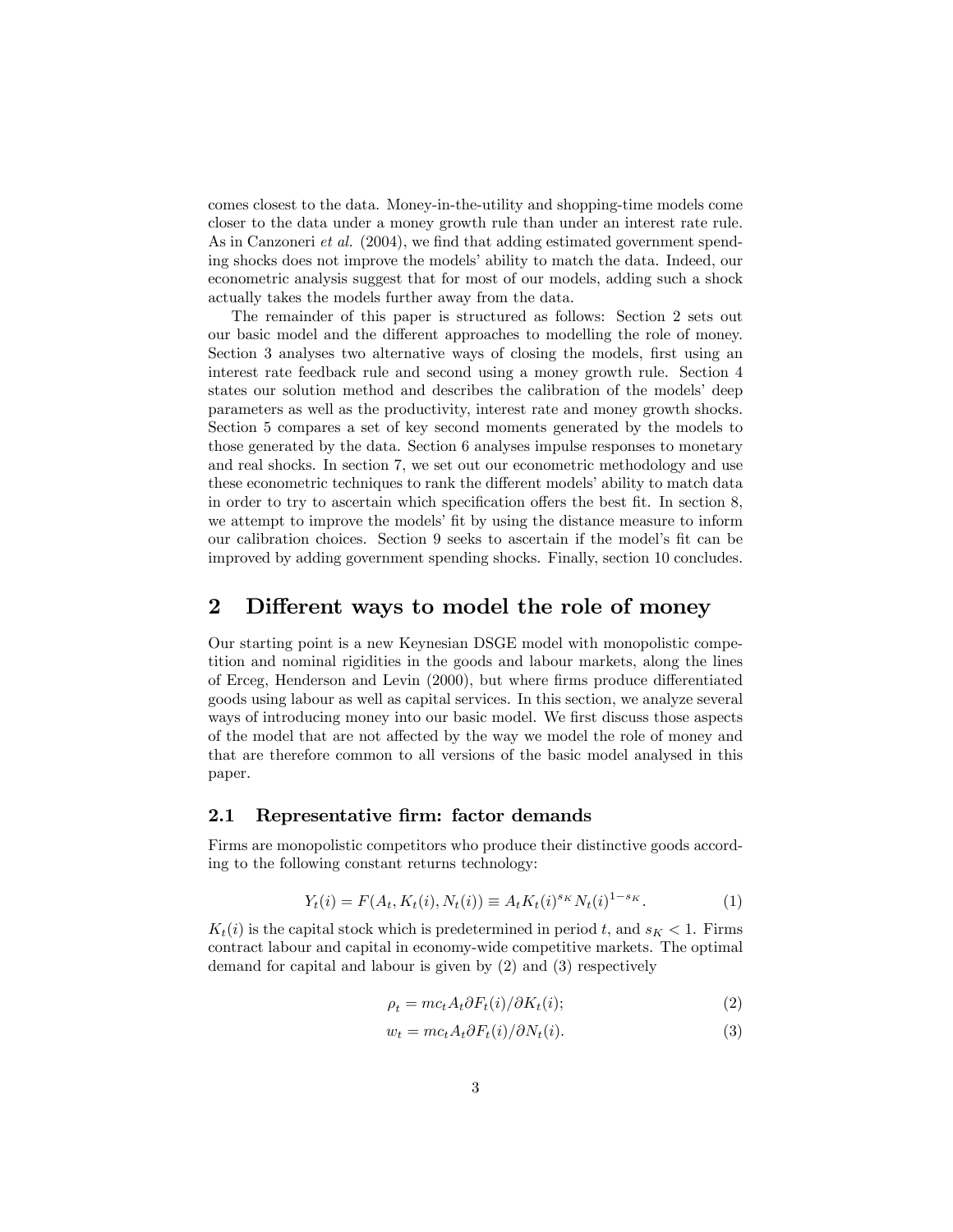$\rho_t$  denotes the economy-wide rental rate for capital and  $mc_t$  denotes real marginal cost. Equation (4) provides an equation for marginal cost:

$$
mc_t = w_t h \left[ K_t(i), N_t(i); A_t, s_K \right]. \tag{4}
$$

Capital accumulation is described by

$$
K_{t+1}(i) = (1 - \delta)K_t(i) + \phi\left(\frac{x_t(i)}{K_t(i)}\right)K_t(i).
$$
 (5)

The initial capital stock,  $K_{-1}(i)$ , is given and assumed equal across all firms.  $\phi(\cdot)$  is strictly concave. An alternative formulation, sometimes employed, is  $x_t = x(K_{t+1}/K_t; \delta)K_t$ . These formulations are equivalent since  $I(\cdot) \equiv \phi^{-1}(\cdot),$ and hence is strictly convex. In addition to (5) optimal capital accumulation is described by (6) and (7),

$$
\mu_t = \lambda_t \phi' \left( \frac{x_t(i)}{K_t(i)} \right); \tag{6}
$$

$$
\beta E_t \mu_{t+1} \rho_{t+1} + \beta E_t \lambda_{t+1} \left[ (1 - \delta) - \phi' \left( \frac{x_{t+1}(i)}{K_{t+1}(i)} \right) \frac{x_{t+1}(i)}{K_{t+1}(i)} + \phi' \left( \frac{x_{t+1}(i)}{K_{t+1}(i)} \right) \right] = \lambda_t.
$$
\n(7)

Equation (6) recognizes the utility foregone,  $\mu_t$  measures the marginal utility of consumption, from investment at date  $t$ , taking into account the adjustment  $costs$  noted above.  $(7)$  captures the dynamic properties of this trade-off; a higher capital stock next period, ceteris paribus, enables higher consumption next period, taking into account depreciation between this period and next, and the discounted impact of next period adjustment costs.

At the economy-wide level, we have the following constraint which states that all output is either consumed or invested:

$$
Y_t = C_t + x_t
$$

### 2.2 Representative firm: price setting

In all the variants of the New Keynesian models that we analyze, prices are sticky in a time dependent manner. The firm will reprice in accordance with the framework suggested by Calvo (1983). That is, if the Örm reprices in period t it faces the probability  $\alpha^k$  of having to charge the same price in period  $t + k$ . The criterion facing a firm presented with the opportunity to reprice is given by

$$
\max \sum_{k=0}^{\infty} (\alpha \beta)^k E_t \left\{ \frac{\mu_{t+k}}{\mu_t} \left[ \frac{p_t(i)}{P_{t+k}} \left( \frac{p_t(i)}{P_{t+k}} \right)^{-\theta} Y_{t+k}^d - mc_{t+k} \left( \frac{p_t(i)}{P_{t+k}} \right)^{-\theta} Y_{t+k}^d \right] \right\},\tag{8}
$$

where the terms in marginal utility ensure that the price set is what would have been chosen by any individual in the economy had they been in charge of price-setting. The optimal price is given by

$$
p'_t(i) = \frac{\theta \sum_{k=0}^{\infty} (\alpha \beta)^k E_t \left\{ \mu_{t+k} m c_{t+k} P_{t+k}^{\theta} Y_{t+k}^d \right\}}{\theta - 1 \sum_{k=0}^{\infty} (\alpha \beta)^k E_t \left\{ \mu_{t+k} P_{t+k}^{\theta - 1} Y_{t+k}^d \right\}}.
$$
(9)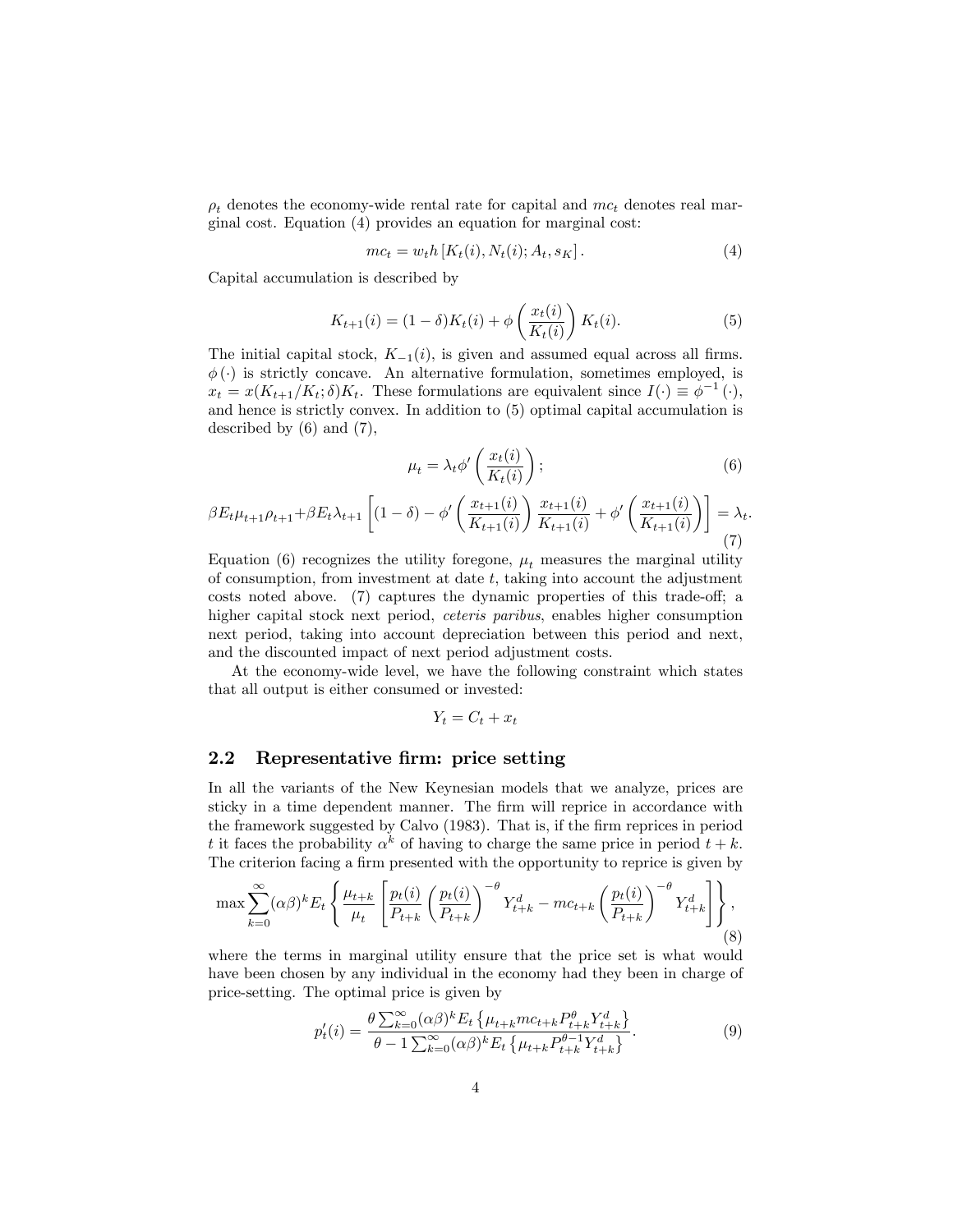In the presence of economy-wide factor markets any producer given the chance to reprice will chose this value. As a result the price-level in our models evolves in the following way:

$$
P_t = \left[ (1 - \alpha) p_t^{\prime 1 - \theta} + \alpha P_{t-1}^{1 - \theta} \right]^{\frac{1}{1 - \theta}}.
$$
 (10)

:

#### 2.3 Labour markets

We follow the work of Erceg  $et \, al \, (2000)$  by assuming that labour is supplied by 'household unions' acting non-competitively. Household unions combine individual households' labour supply according to:

$$
N_t = \left[ \int_0^1 N_t(i)^{\frac{\theta_w - 1}{\theta_w}} di \right]^{\frac{\theta_w}{\theta_w - 1}}
$$

If we denote by W the price index for labour inputs and by  $W(i)$  the nominal wage of worker  $i$ , then total labour demand for household  $i$ 's labour is:

$$
N_t(i) = \left[\frac{W_t(i)}{W_t}\right]^{-\theta w} N_t.
$$

The household union takes into account the labour demand curve when setting wages. Given the monopolistically competitive structure of the labour market, if household unions have the chance to set wages every period, they will set it as a mark-up over the marginal rate of substitution of leisure for consumption. In addition to this monopolistic distortion, we also allow for the partial adjustment of wages using the same Calvo-type contract model as for price setters. This yields the following maximization problem:

$$
\max \sum_{k=0}^{\infty} (\alpha^w \beta)^k E_t \left\{ \frac{\mu_{t+k}}{\mu_t} \left[ \frac{W_t(i)}{P_{t+k}} \left[ \frac{W_t(i)}{W_{t+k}} \right]^{-\theta w} N_{t+k} - mrs_{t+k} \left[ \frac{W_t(i)}{W_{t+k}} \right]^{-\theta w} N_{t+k} \right] \right\}
$$
(11)

where *mrs* is the marginal rate of substitution of leisure for consumption.

### 2.4 Representative agent: Money in the utility function

There are a large number of agents in the economy who evaluate their utility in accordance with the following utility function:

$$
E_t\left\{U(C_t, \frac{M_t}{P_t}, N_t)\right\} \equiv E_t\left\{\frac{C_t^{1-\sigma}}{1-\sigma} + \frac{\gamma}{1-b} (m_t)^{1-b} - \Psi \frac{N_t^{1+\eta}}{1+\eta}\right\}
$$
(12)

 $E_t$  denotes the expectations operator at time t,  $\beta$  is the discount factor, C is consumption,  $M$  is the nominal money stock,  $P$  is the price-level,  $m$  is the stock of real money balances, and  $N$  is labour supply.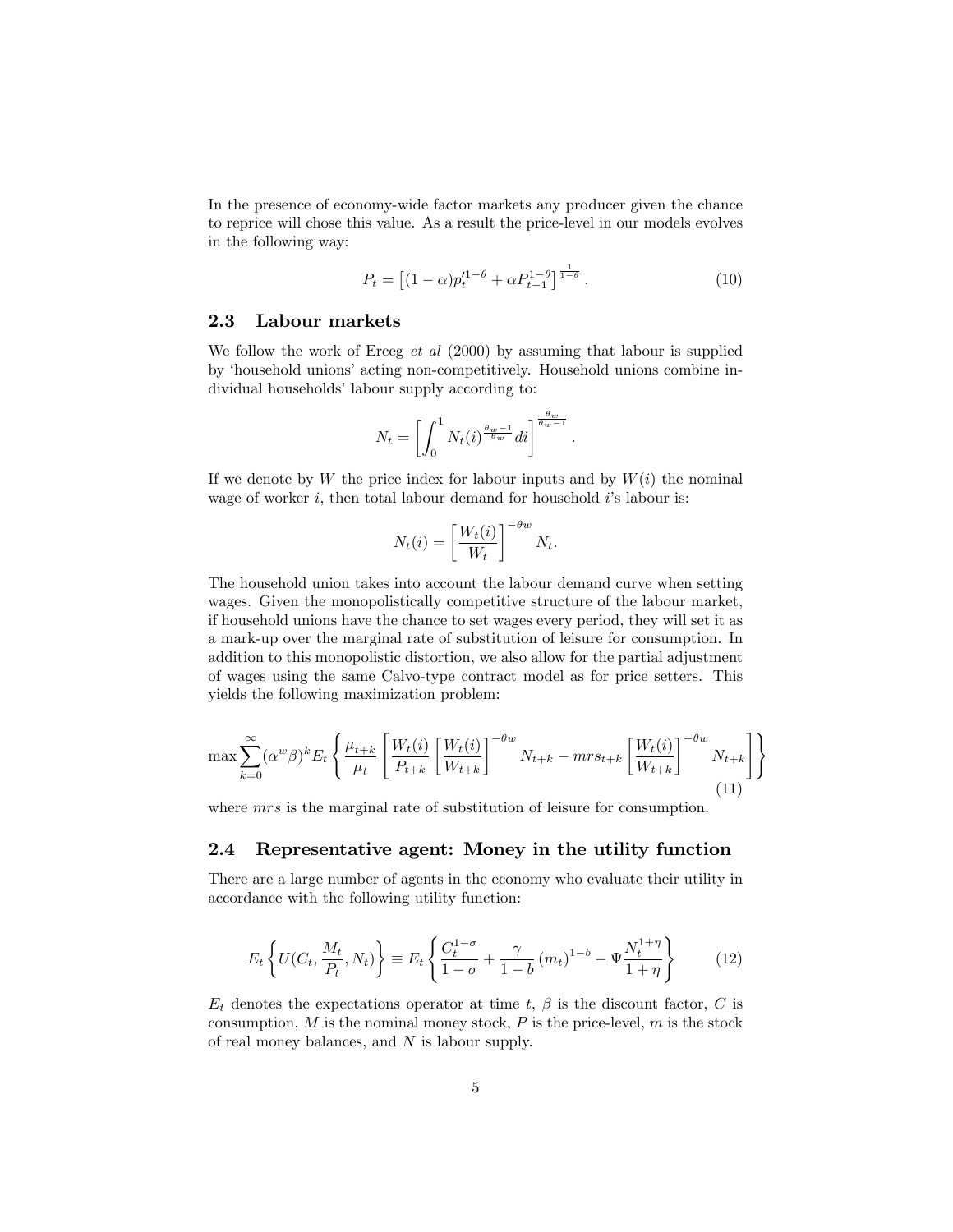Consumption is defined over a basket of goods of measure one and indexed by i in the manner of Spence-Dixit-Stiglitz

$$
C_t = \left[ \int_0^1 c_t(i)^{\frac{\theta - 1}{\theta}} di \right]^{\frac{\theta}{\theta - 1}}, \tag{13}
$$

where the optimal price level is

$$
P_t = \left[ \int_0^1 p_t(i)^{1-\theta} di \right]^{\frac{1}{1-\theta}}.
$$
\n(14)

The demand for each good is given by

$$
c_t^d(i) = \left(\frac{p_t(i)}{P_t}\right)^{-\theta} Y_t^d,\tag{15}
$$

where  $Y_t^d$  denotes aggregate demand. Agents face a time constraint each period (normalized to unity) such that leisure,  $L_t$ , is given by

$$
L_t = 1 - N_t. \tag{16}
$$

Agents also face the following flow budget constraint:

$$
C_t + E_t \{Q_{t,t+1}d_{t+1} \frac{P_{t+1}}{P_t}\} + m_t = d_t + m_{t-1} \frac{P_{t-1}}{P_t} + w_t N_t + \Pi_t + \tau_t \tag{17}
$$

Here  $d_{t+1}$  denotes the real value at date  $t + 1$  of the asset portfolio held at the end of period t.  $Q_{t,T}$  is the stochastic discount factor between period t and T, and

$$
\frac{1}{1+i_t} = E_t \{Q_{t,t+1}\}
$$

denotes the nominal interest rate on a risk-less one-period bond.  $w_t$  denotes the real wage in period t, and  $\Pi_t$  is the real value of income from the corporate sector remitted to the individual (e.g., think of rental income from the capital stock along with a proportionate share in any final profits). In addition to the standard boundary conditions, the necessary conditions for an optimum include:

$$
U_{C_t}(.) = \mu_t \tag{18}
$$

$$
\mu_t = (1 + i_t)\beta \mathcal{E}\mu_{t+1} \frac{P_t}{P_{t+1}}
$$
\n(19)

$$
\frac{U_{M_t}(.)}{U_{C_t}(.)} = \frac{i}{1 + i_t} \tag{20}
$$

where  $\mu$  is the Lagrange multiplier associated with both the consumer's and the firm's optimisation problem.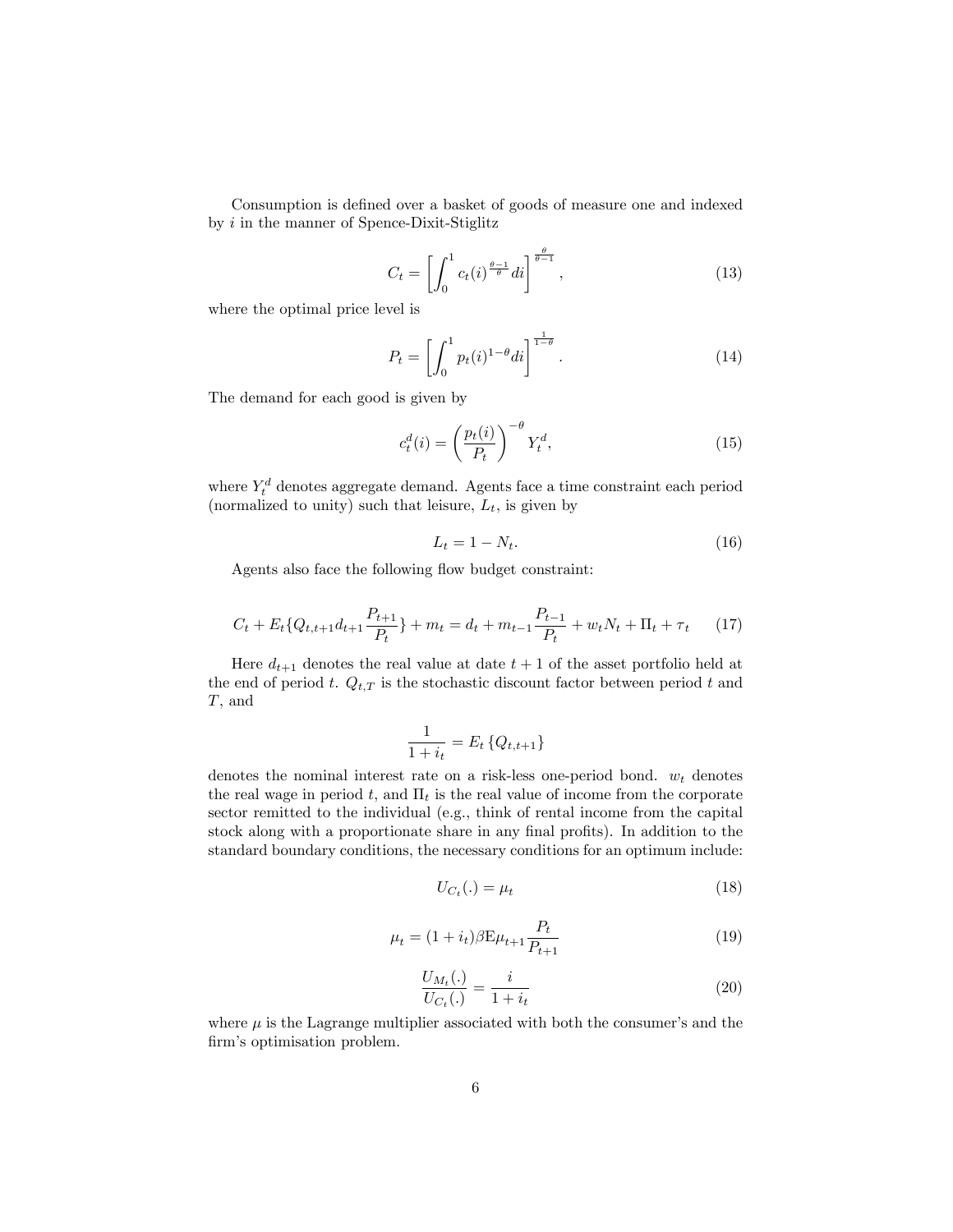### 2.5 Representative agent: Shopping time model

In this model we write our utility function, which is not a direct function of real money balances, in terms of leisure, not labour:

$$
E_t \{ U(C_t, L_t) \} \equiv E_t \left\{ \frac{C_t^{1-\sigma}}{1-\sigma} + \Psi \frac{L_t^{1-\eta}}{1-\eta} \right\}
$$
 (21)

we have the usual flow budget constraint:

$$
C_t + E_t \{Q_{t,t+1}d_{t+1} \frac{P_{t+1}}{P_t}\} + m_t = d_t + m_{t-1} \frac{P_{t-1}}{P_t} + w_t N_t + \Pi_t + \tau_t \tag{22}
$$

in addition to a shopping time constraint:

$$
L_t + N_t + H(C_t, m_t) = 1
$$
\n(23)

Shopping time,  $H(C_t, m_t)$ , depends positively on the level of consumption expenditure and negatively on the consumer's holdings of real money balances. Money becomes useful because it allows the consumer to reduce the amount of time spent shopping.

In addition to the standard boundary conditions, the necessary conditions for an optimum include:

$$
U_C(.) = \mu_t [1 + w_t H_C(C_t, m_t)]; \qquad (24)
$$

$$
-w_t H_m(C_t, m_t) = \frac{i_t}{1 + i_t};
$$
\n(25)

$$
\mu_t = (1 + i_t)\beta E_t \mu_{t+1} \frac{P_t}{P_{t+1}};\tag{26}
$$

$$
L_t + N_t + H(C_t, m_t) = 1.
$$
\n(27)

#### 2.6 Representative agent: Cash-in-advance constraint

In this version of our model timing is important. In each period agents must first go to the money market and obtain cash needed for transactions in both the consumption and capital goods markets. When the money market closes the goods markets open. This specification follows Chari and Kehoe (1999).

Agents obtain utility from consumption and disutility from labour:

$$
E_t \{ U(C_t, N_t) \} \equiv E_t \left\{ \frac{C_t^{1-\sigma}}{1-\sigma} - \Psi \frac{N_t^{1+\eta}}{1+\eta} \right\},
$$
\n(28)

and face the usual budget constraint: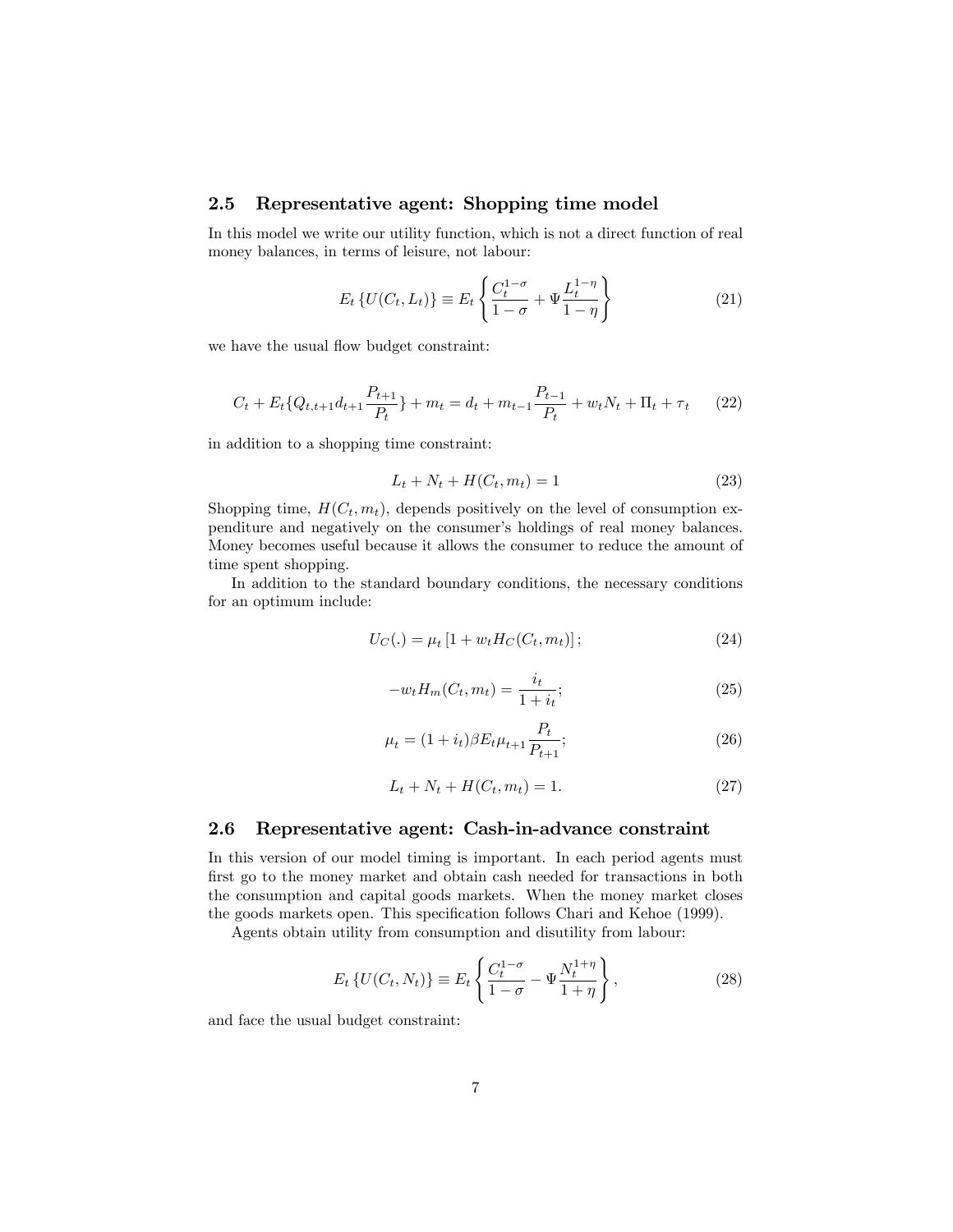$$
C_t + E_t \{Q_{t,t+1}d_{t+1} \frac{P_{t+1}}{P_t}\} + m_t = d_t + m_{t-1} \frac{P_{t-1}}{P_t} + w_t N_t + \Pi_t + \tau_t.
$$

Now, however, they also a cash-in-advance constraint on consumption and investment.

$$
m_t = C_t + x_t,
$$

which reflects our timing convention that goods and money market transactions occur sequentially in the same period.

The necessary conditions for an optimum are:

$$
U_{C_t}(.) = \mu_t + \varphi_t; \tag{29}
$$

$$
\mu_t = (1 + i_t)\beta E_t \mu_{t+1} \frac{P_t}{P_{t+1}};\tag{30}
$$

$$
\varphi_t = \mu_t \left( \frac{i_t}{1 + i_t} \right); \tag{31}
$$

$$
m_t = C_t + x_t. \tag{32}
$$

Since the cash-in-advance constraint applies to both consumption and investment, the first order conditions of the representative firm are affected in the following way:

$$
\mu_t + \varphi_t = \lambda_t \phi' \left( \frac{x_t(i)}{K_t(i)} \right) \tag{33}
$$

where  $\varphi_t$  is the Lagrange multiplier on the cash-in-advance-constraint. The remaining equations are unchanged.

### 3 Different ways to model monetary policy

We consider two popular ways of modelling monetary policy. First we consider that monetary policy is modelled in terms of an interest rate feedback rule. The monetary authority sets the nominal interest rate according to current economic conditions. A common example of this specification is the Taylor rule, under which the nominal interest rate reacts to current inflation and the output gap. Specifically, we assume a Taylor rule with an additional interest rate smoothing term. The log-linearized monetary policy reaction function takes the following form:

$$
i_t = \phi_i i_{t-1} + \phi_\pi \pi_t + \phi_{\bar{y}} (y_t - \bar{y}_t) + \varepsilon_{i,t}.
$$

This approach is followed by inter alia, Canzoneri et al. (2004) and Nolan and Thoenissen (2005).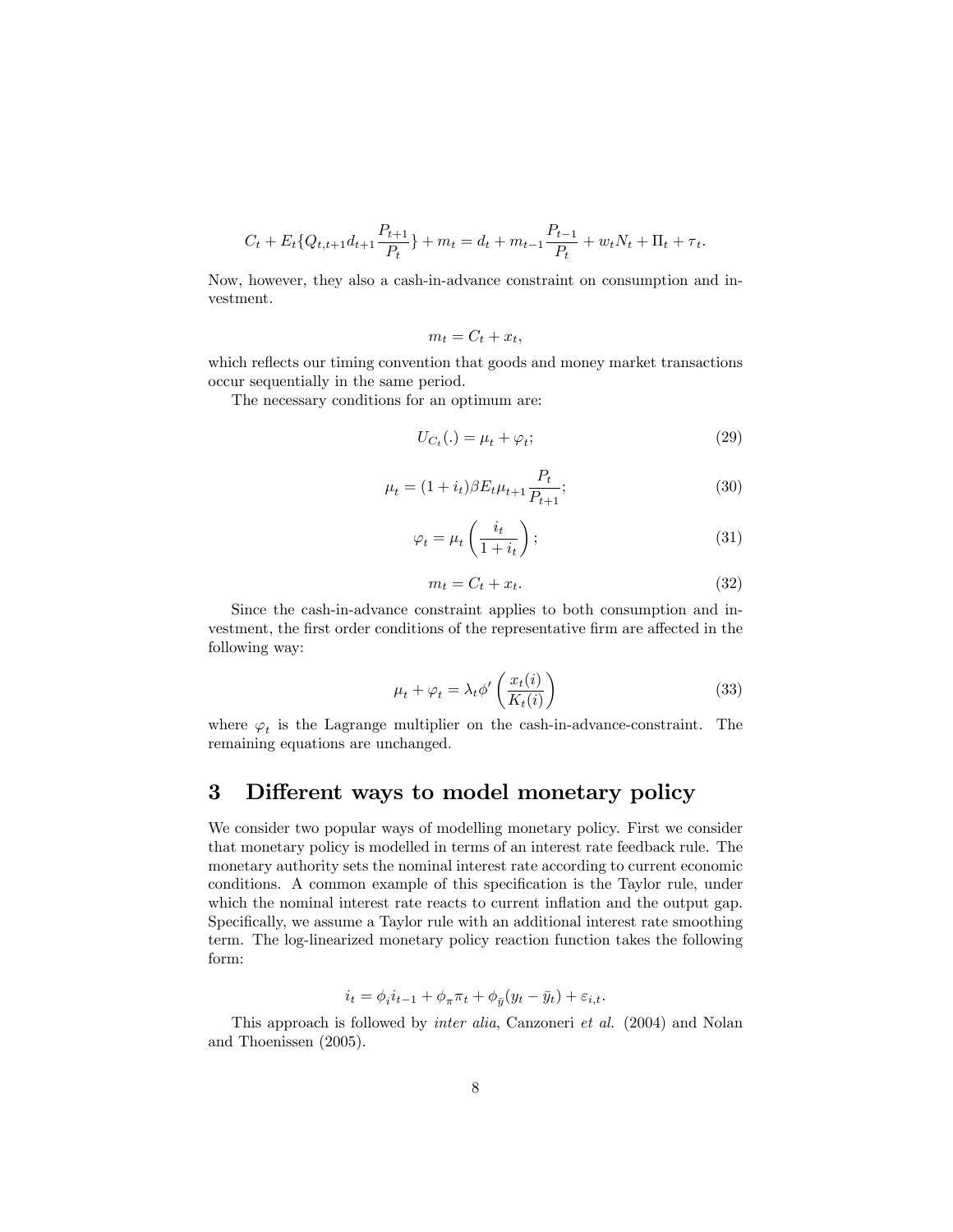An alternative specification, used for example by Danthine and Kurmann (2004), Kollmann (2005) and Wang and Wen (2005) assumes that the monetary authority exogenously sets the growth rate of money,  $g_M$ , such that supply of real money balance evolves according to:

$$
m_t = (1 + g_M) m_{t-1} \frac{P_{t-1}}{P_t}.
$$

The seigniorage from this activity is redistributed in a lump sum fashion to the consumer yielding real money transfers of:

$$
\tau=g_Mm_{t-1}\frac{P_{t-1}}{P_t}.
$$

### 4 Solving the models

We solve the models by taking a log-linear approximation around the deterministic steady state. The stochastic system of linear difference equations is then solved using the solution algorithm of King and Watson (1998, 2002).

### 4.1 Calibration

Our calibration is standard and is described as follows. We assume a discount factor of 0:984, which yields an annualized steady-state rate of interest of 6:5%. We assume that utility in each of our models is defined according to  $(12)$ ,  $(21)$ and (28). The intertemporal elasticity of consumption,  $\sigma = 1.5$  and that of the labour supply is  $\Psi = 1$ . In the MIU model, we set b, the inverse of the interest elasticity of money demand to 2.56 in line with Chari *et al* (2000). We assume an elasticity of substitution between individual varieties,  $\theta = 7.67$ , which yields a steady state mark-up over unit costs of 15%, a value commonly used in the literature. We follow Erceg *et al*  $(2000)$  in setting the elasticity of substitution between varieties of labour to 4.03, which yields a mark-up over the marginal rate of substitution between consumption and leisure of some 33%. We assume the probability that a firm can not change prices in a given period to be  $\alpha = 0.5$ , which implies that firm receive a signal to adjust prices on average every 2 quarters. This lies between the commonly used value of  $\alpha = 0.67$  (every 3 quarters) as suggested by Canzoneri et al. (2004) and the much lower values in Bils and Klenow  $(2004)$  who suggest a value of around 0.3 suggesting firms change prices on average every 1.4 quarters. We assume that unions re-optimize wages on average once every 4 quarters. On the production side of the model, we assume an annualised depreciation rate of the capital stock of 10% and a share of capital in production of 33%. The adjustment cost parameter,  $\epsilon_K$ , is chosen so as to match to the data the relative volatility of investment to GDP generated by the calibrated models.

We summarize our chosen parameter values in Table 1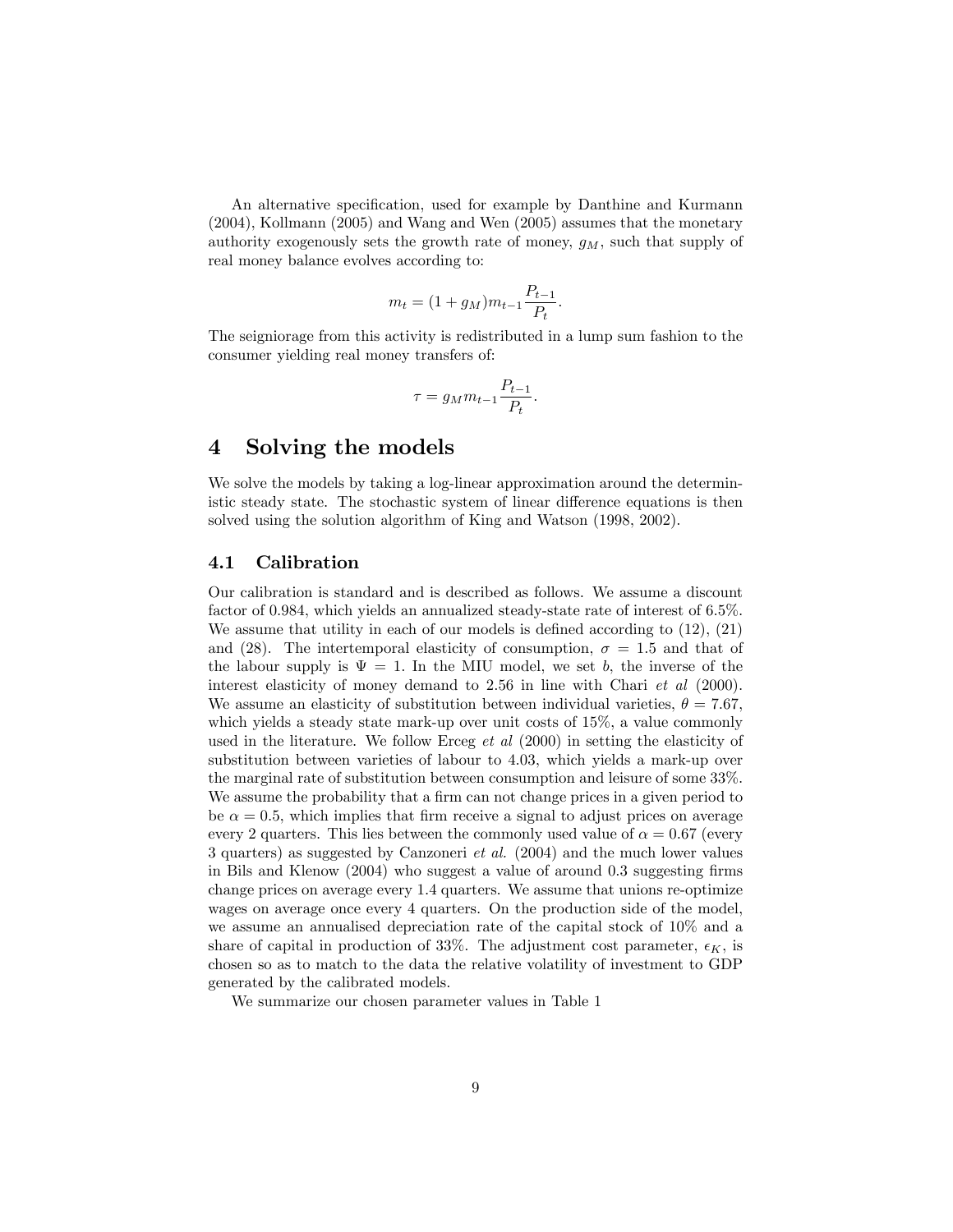|  | Table 1: Parameters of the models |  |  |
|--|-----------------------------------|--|--|
|  |                                   |  |  |

| Parameter | Estimate | Parameter    | Estimate   |
|-----------|----------|--------------|------------|
|           | 0.984    | $\theta_w$   | $4.03\,$   |
|           | 7.67     |              | 0.025      |
|           | 0.67     | $\epsilon_K$ | calibrated |
|           | 0.33     | $S_K$        | 0.33       |
| $\sigma$  | 1.5      | $\alpha$     | 0.5        |
| Ŵ         |          | $\alpha_{w}$ | 0.75       |

### 4.2 Driving processes

There are two types of shocks hitting our model economies; there are shocks to total factor productivity and there are 'monetary policy shocks', defined either as shocks to the interest rate rule or shocks to the money growth rate. We wanted to focus on the post-Volcker era as we think linearized models stand the best chance of matching the data in this relatively stable economic period. However, related studies such as Canzoneri et al. (2004) and others, suggest that measured TFP over such a relatively short sample may be subject unduly to cyclical factors, and we found this also. Hence, we opted to estimate TFP over a longer sample period, whilst estimating our monetary policy rule (and shocks) over the post-Volcker period. Estimating the monetary policy shock over the whole sample period would have compounded our difficulties as we would have run up against issues such as nominal regime shifts, as documented by Gavin and Kydland (1999). These issues do not however apply when estimating the money growth shock, as these are commonly estimated over the whole post war period, see Danthine and Kurmann (2004) and Kollmann (2005) for example.

We measure total factor productivity by the Solow residual. We estimate the Solow residual using quarterly US data from 1960 q1 through 2003 q4. We estimate the following relationship:

$$
\ln A_t = \rho \ln A_{t-1} + \varepsilon_{A,t},
$$

where  $\ln A$  the log of the linearly detrended Solow residual<sup>1</sup>. The estimated coefficient  $\rho$  and the standard error of the equation are shown in Table 2

|         | Table 2: Estimated Solow residual |
|---------|-----------------------------------|
| D       | $\sigma_{\varepsilon A}$          |
|         | $0.94343$ $8.424 \times 10^{-3}$  |
| (39.76) |                                   |

To estimate a monetary policy feedback rule, we choose a shorter sample period from 1984  $q1$  to 2003  $q4$ . We estimate the following Taylor rule using ordinary least squares:

<sup>&</sup>lt;sup>1</sup>In the appendix we provide details of how we constructed our Solow Residual.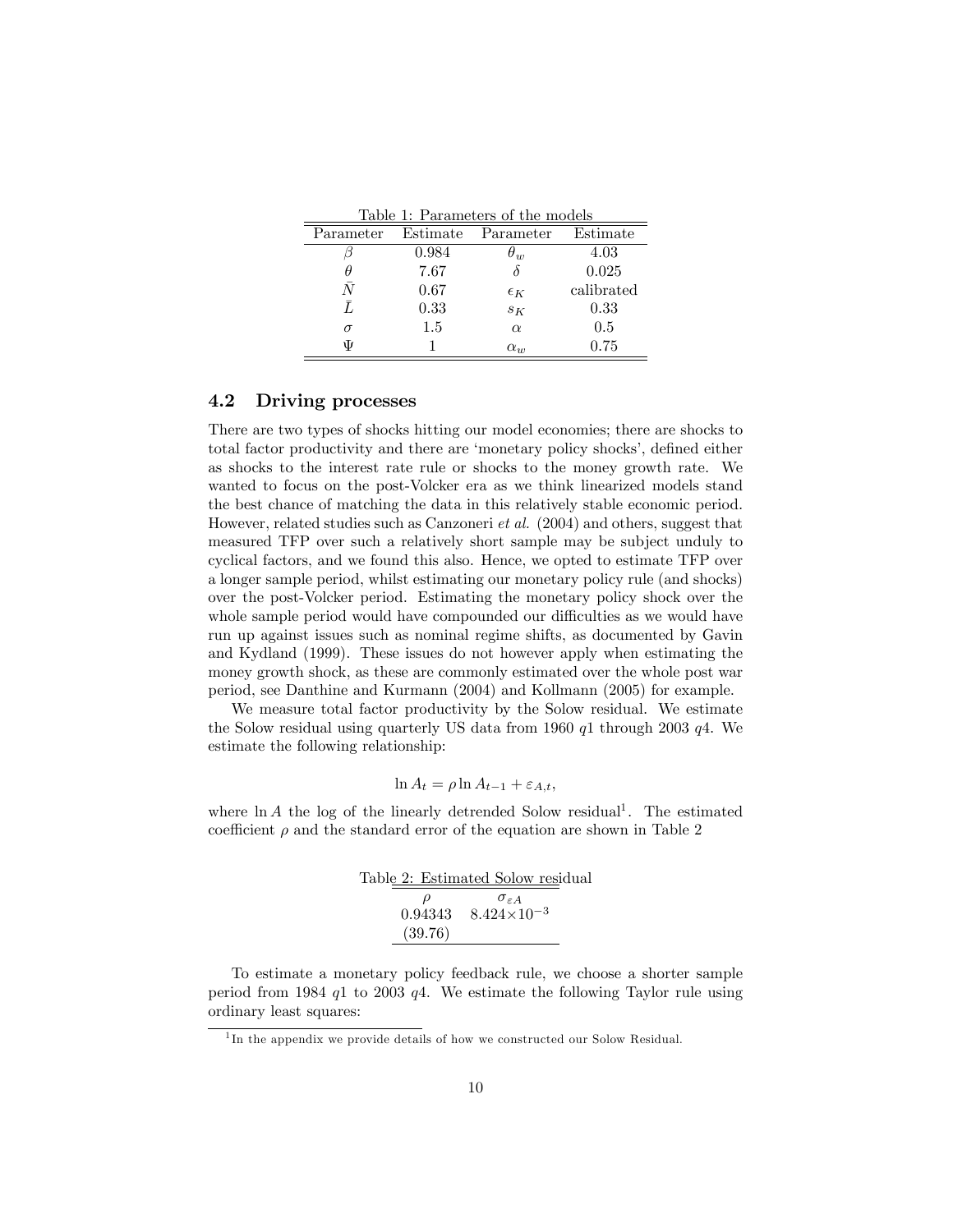$$
i_t = c + \phi_i i_{t-1} + \phi_\pi \pi_t + \phi_{\bar{y}} (y_t - \bar{y}_t) + \varepsilon_{i,t}.
$$

Our results are given in Table 3

Table 3: Estimated Taylor rule coefficients

|        | $\varphi_i$ | $(1-\phi_i)$ | $(1-\phi_i)$ | $\sigma_{\varepsilon i}$ |
|--------|-------------|--------------|--------------|--------------------------|
| 0.000  | 0.937       | 1.506        | 0.4997       | $1.225\times10^{-3}$     |
| (0.14) | (35.24)     | (2.72)       | (3.17)       |                          |

t-statistics are in parentheses.

We measure the growth rate of money by the log difference of between period t and period t-1 per capita US M1 money stock.

$$
\ln(1 + g_{M_t}) = [\ln(M1_t) - \ln(pop_t)] - [\ln(M1_{t-1}) - \ln(pop_{t-1})]
$$

and estimate the shock to money growth process using quarterly US data from 1960 q2 through 2003 q4 as:

$$
g_{M_t}=c+\rho_g g_{M_{t-1}}+\varepsilon_{g,t}
$$

Table 4: Estimated money growth rule coefficients

|       | $\mu_a$            | $\sigma_{\varepsilon i}$ |
|-------|--------------------|--------------------------|
| 0.003 | 0.662              | $8.592\times10^{-3}$     |
|       | $(3.91)$ $(11.67)$ |                          |

### 5 Unconditional second moments

Having solved the models, we now analyze the unconditional second moments generated by the model economies for the different models and under the different monetary policy frameworks. The second column of table 5 reports selected second moments from quarterly US data for the period 1960:1 to 2003:4. Both the data and the model output are logged and Hodrick-Prescott filtered.<sup>2</sup>. The appendix describes in detail our data sources and construction of data.

Models with interest rate rules. Columns 3, 4 and 5 contain the second moments of the MIU, ST and CIA models. In each case we set the capital adjustment cost parameter,  $\epsilon_K$  in such a way that the model generates a filtered series for investment that is  $3.19$  times as volatile as the filtered series for GDP.<sup>3</sup> The MIU and the CIA models are able to match the standard deviation of GDP

<sup>&</sup>lt;sup>2</sup>The time series for the policy rate is only H-P filtered, not logged.

<sup>&</sup>lt;sup>3</sup>We define capital adjustment costs as  $\phi(x/k)$  where x is investment and k is the capital stock. The capital adjustment cost parameter is defined as:  $\frac{\phi''(x/k)(x/k)}{\phi'(x/k)} = \epsilon_K$ .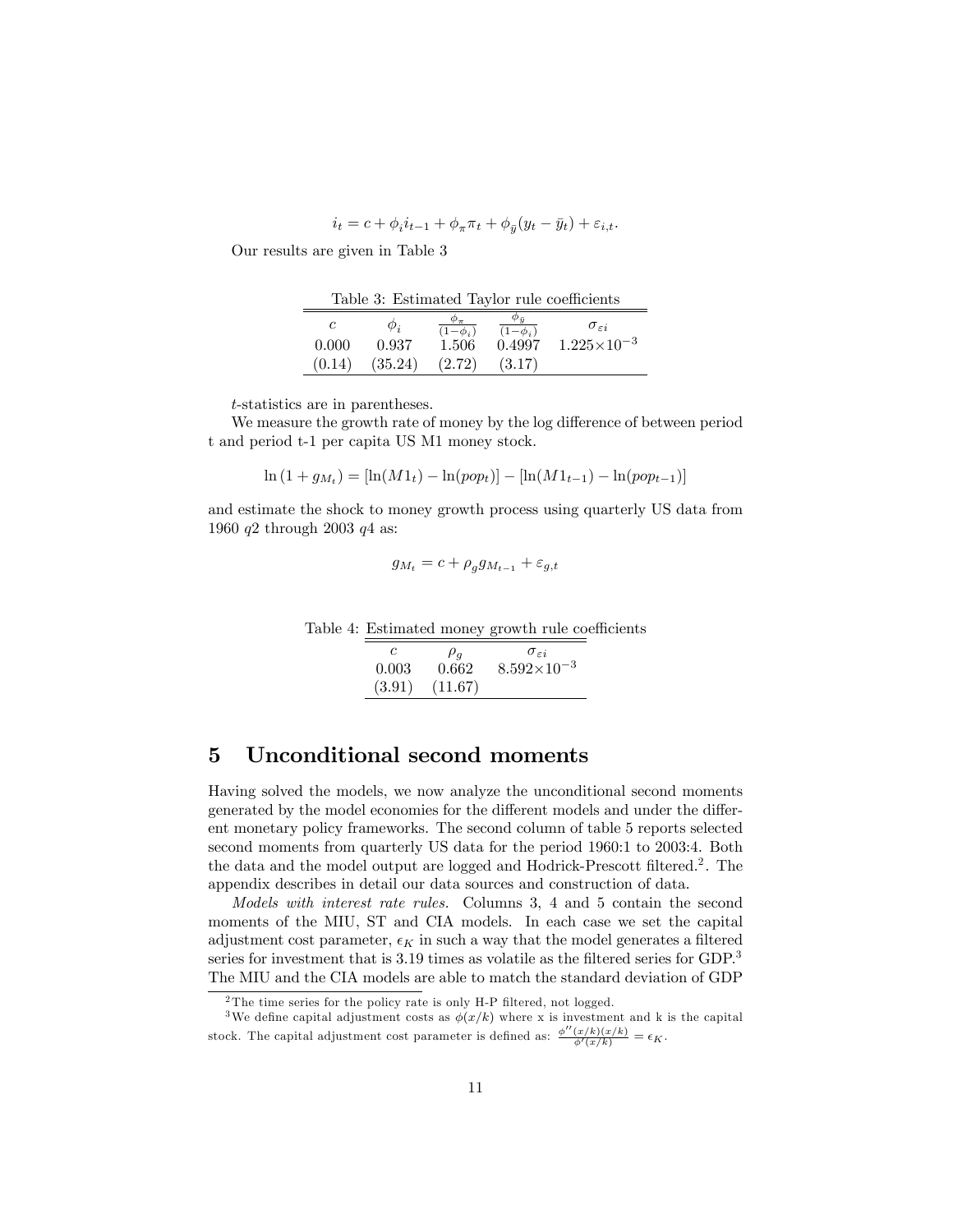for this calibration. The shopping time model is slightly more volatile than the data following this calibration strategy. Whereas our calibration strategy aims to match the relative volatility of investment, all models across both monetary policy frameworks fail to match the relative volatility of consumption. Under an interest rate rule, all three models do a reasonable job at matching the volatility of hours, real wages and inflation relative to the volatility of output. All three models generate filtered time series for wage inflation and interest rates that are less volatile than the data. Cross-correlations between our variables of interest and GDP have the correct sign for consumption, investment, hours, real wages and wage inflation, but the correct magnitude only for the first three variables. All three models generate counter-cyclical time series for ináation and the policy rate, whereas the data suggest a pro-cyclical relationship for each. All three models under-predict the persistence of GDP, consumption, investment and inflation. Related work by Nolan and Thoenissen  $(2005)$  suggests that the negative cross-correlation between ináation and GDP may be attributed to the presence of sticky wages, and that the counter-cyclicality of both the policy rate and inflation is robust to the introduction of firm-specific capital and/or to changes in the Calvo parameter on prices.

A striking feature is how similar the second moments are for all three models in the case of an interest rate feedback rule. This suggests that the differences in the Örst-order conditions that arise due to the non-separability of consumption and money in the utility function implied by the ST and CIA models do not play a significant role in the dynamics of the models. We now turn to the models under the assumption that monetary policy is characterized by a money growth rule.

Models with money growth rules. The MIU and ST models generate filtered time series for GDP that are more than twice as volatile as the data, unlike the CIA model which matches the standard deviation of GDP quite closely. Compared to the models under an interest rate rule, the relative standard deviation of hours worked is too high (more volatile than the data) and that of the real wage too low. The MIU and ST models match the relative volatility of ináation, whereas the CIA model is able to match the relative standard deviation of wage inflation. Along these two dimensions, the money growth rule comes closer to the data than an interest rate rule. Interestingly, this is also the case for the interest rate, but only when a money growth rule is combined with a cash-in-advance constraint. The models under a money growth rule overcome the problem of counter-cyclical ináation and nominal interest rates, but yield a counter-cyclical real wage, which is in contrast to the data. Under a money growth rule, only the CIA model generates cross-correlations that have the correct sign for all variables analysed. Canzoneri et al (2004) argue that the counter-cyclicality of inflation and the policy rate suggests a missing or incorrectly specified demand shock. Our analysis suggests an important role for the way money and monetary policy are modelled.

The MIU and ST models generate even less persistence of GDP and its components under a money growth rule than under an interest rate rule and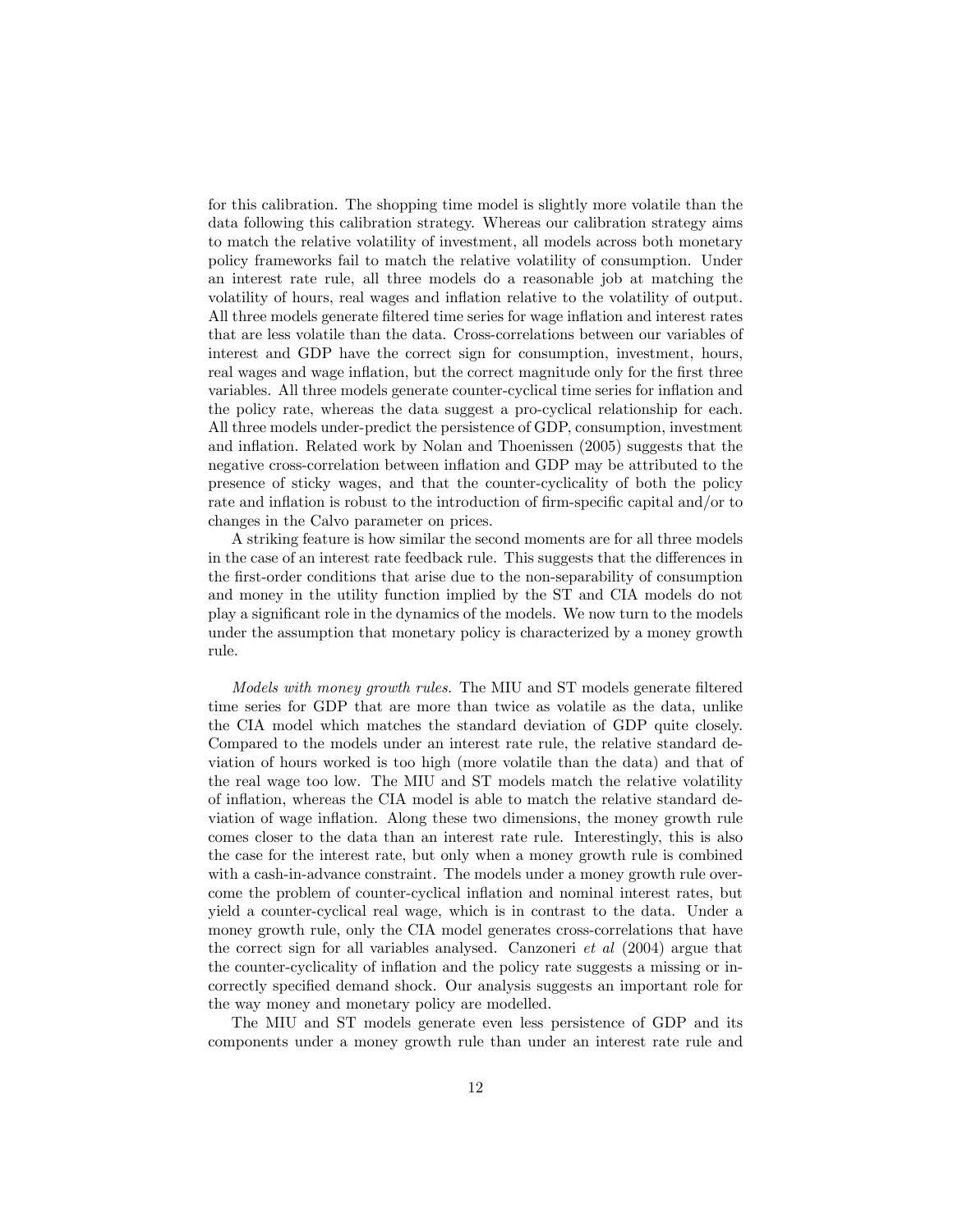| Table 5: Data and model economies: 1960:1 - 2003:4 |                                                   |          |          |            |          |          |            |  |
|----------------------------------------------------|---------------------------------------------------|----------|----------|------------|----------|----------|------------|--|
|                                                    | Interest rate rules<br>Money growth rules<br>Data |          |          |            |          |          |            |  |
|                                                    |                                                   | MIU      | ST       | <b>CIA</b> | MIU      | ST       | <b>CIA</b> |  |
| $\epsilon_K$                                       |                                                   | -9       | $-13.4$  | $-8.2$     | $-6.55$  | $-6.6$   | $-11.7$    |  |
| $\sigma_{\rm GDP}$                                 | 1.57                                              | 1.56     | 1.72     | 1.57       | 3.28     | 3.24     | 1.37       |  |
| $\sigma_{\text{variable}}/\sigma_{\text{GDP}}$     |                                                   |          |          |            |          |          |            |  |
| Consumption                                        | 0.79                                              | 0.47     | 0.47     | 0.48       | 0.46     | 0.46     | 0.48       |  |
| Investment                                         | 3.19                                              | 3.19     | 3.19     | 3.19       | 3.19     | 3.19     | 3.19       |  |
| Hours                                              | 0.92                                              | 0.83     | 0.9      | 0.84       | 1.40     | 1.42     | 1.17       |  |
| Real wage                                          | 0.48                                              | 0.53     | 0.47     | $0.52\,$   | 0.33     | 0.35     | 0.69       |  |
| Inflation                                          | 0.31                                              | 0.26     | 0.23     | 0.26       | 0.30     | 0.31     | 0.52       |  |
| Wage inflation                                     | 0.33                                              | 0.06     | 0.05     | 0.06       | 0.18     | 0.18     | 0.32       |  |
| Interest rate                                      | 0.25                                              | $0.07\,$ | $0.06\,$ | 0.07       | $0.01\,$ | $0.01\,$ | 0.31       |  |
| $Corr(\text{variable}, GDP)$                       |                                                   |          |          |            |          |          |            |  |
| Consumption                                        | 0.86                                              | 0.98     | 0.98     | 0.98       | 0.99     | 0.98     | 0.98       |  |
| Investment                                         | 0.89                                              | 0.99     | 0.99     | 0.99       | 0.99     | 0.99     | 0.99       |  |
| Hours                                              | 0.88                                              | 0.73     | 0.79     | 0.73       | 0.94     | 0.94     | 0.63       |  |
| Real wage                                          | 0.26                                              | 0.69     | 0.62     | 0.68       | $-0.29$  | $-0.32$  | 0.38       |  |
| Inflation                                          | 0.37                                              | $-0.19$  | $-0.14$  | $-0.19$    | 0.75     | 0.75     | 0.30       |  |
| Wage inflation                                     | 0.18                                              | 0.65     | 0.70     | 0.63       | 0.95     | 0.95     | 0.65       |  |
| Policy rate                                        | 0.36                                              | $-0.88$  | $-0.88$  | $-0.88$    | 0.70     | 0.53     | 0.51       |  |
| Autocorrelations                                   |                                                   |          |          |            |          |          |            |  |
| GDP                                                | 0.85                                              | 0.72     | 0.69     | 0.71       | 0.59     | 0.58     | 0.88       |  |
| Consumption                                        | 0.87                                              | 0.75     | 0.71     | 0.75       | 0.63     | 0.63     | 0.83       |  |
| Investment                                         | 0.90                                              | 0.70     | 0.67     | 0.69       | 0.57     | 0.58     | 0.90       |  |
| Inflation                                          | 0.30                                              | 0.24     | 0.22     | 0.25       | 0.33     | 0.32     | 0.50       |  |
|                                                    |                                                   |          |          |            |          |          |            |  |

|  |  | lable 5: Data and model economies: 1960:1 - 2003:4 <sup>-</sup> |  |
|--|--|-----------------------------------------------------------------|--|
|  |  |                                                                 |  |

are therefore even further away from the data. The CIA model generates more persistence under a money growth rule than under an interest rule and comes close to matching the first order autocorrelation coefficient of GDP and its components, but somewhat overestimates the persistence of inflation.

Overall, the MIU and ST models appear to be further away from the data under a money growth rule than under an interest rate rule. The CIA model however comes closer to the data under a money growth rule than under an interest rate rule. Before we attempt to rank the models according to their ability to match the unconditional second moments of the data using econometric techniques, the next section analyses and compares the short-run dynamics of the models using impulse response functions.

### 6 Impulse responses

In this section, we use impulse response functions to analyze how our calibrated models react to monetary policy as well as technology shocks. The calibration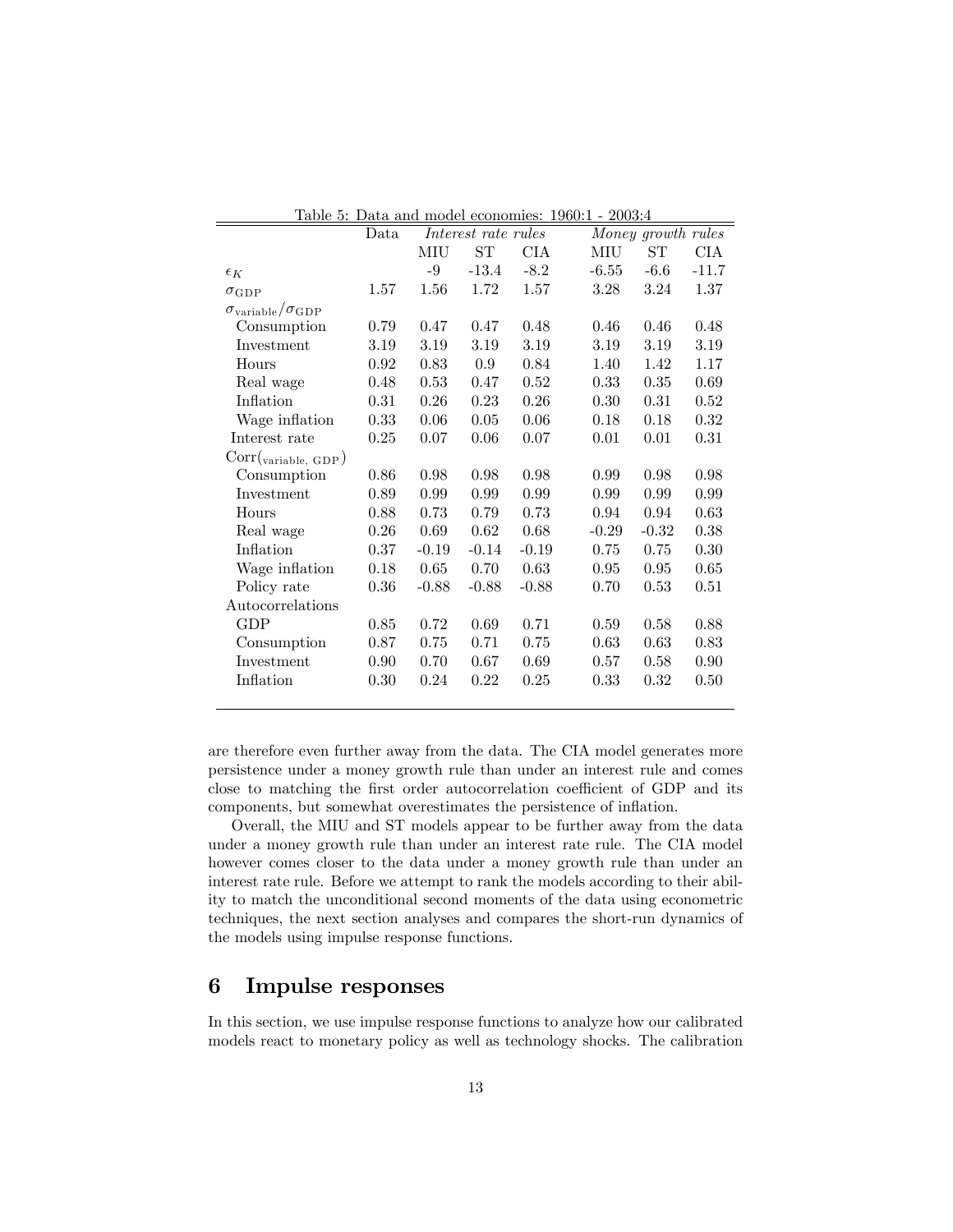of each model, in particular the calibration of the capital adjustment cost parameter, corresponds to the calibration used to generate the moments summarized in table 5. Throughout, the response of a variable in the MIU model is denoted by a solid line  $(-)$ , the response of a variable in the ST model is denoted by a dashed (- -) line and the response of a variable in the CIA model by a dotted line  $(\cdots)$ .

Monetary shocks in models with an interest rate feedback rule. We know from table 5 that under an interest rate rule the different models produce very similar second moments. This result is borne out by the different panels of figure 1. Apart from the demand for real money balances, the dynamics of output, consumption, investment, employment, real wage, marginal cost, the policy rate and inflation are very similar across model specifications. In response to an unexpected cut in the policy rate, output and its components rise. Contrary to VAR evidence, the response of these three variables does not, however, have a 'hump' shape such that the greatest effect of a monetary easing occurs some quarters after the shock. Marginal cost and ináation also increase in response to a monetary easing. Because prices adjust more frequently than nominal wages, the real wage falls initially. Employment, which is demand determined, rises along with the increase in output and the fall in the real wage. The policy rate reacts endogenously to the interest rate shock. In response to the rise in inflation and a positive output gap, the policy maker raises interest rates following the shock, but not by enough to stop the policy rate from falling relative to its initial equilibrium value.

Technology shocks in models with an interest rate feedback rule. As in the previous example, all three models display similar dynamics in response to an increase in total factor productivity when monetary policy is modelled via an interest rate feedback rule. In figure 2, output and its components rise in response to a technology shock. Employment and the real wage also increase. The 'hump' shape of these response functions reflects, to some degree, the autocorrelation of the productivity innovation. A technology shock lowers the marginal costs and thus inflation. The policy maker responds to the fall in inflation by lowering the nominal interest rate.

The conclusion we can draw from our impulse response analysis thus far is that in terms of short-run dynamics, the way we introduce money into our models appears not to be crucial as long as we model monetary policy via an interest rate feedback rule. Next, we analyze our three models under the assumption that monetary policy is modelled by a money growth rule.

Monetary shocks in models with a money growth rule. Figure 3 shows that when monetary policy is modelled by a money growth rule, an increase in the growth rate of the money supply has significantly different dynamic implications for the cash-in-advance model than for the money-in-the-utility function or the shopping time models. Unlike the CIA model, the dynamics of the MIU and ST models are very similar to their counterparts in the interest rate rule models. Importantly, in the CIA model the response of output, consumption, investment and employment is 'hump' shaped. The impulse responses suggest that it takes several quarters for the maximum effect of a monetary easing to impact on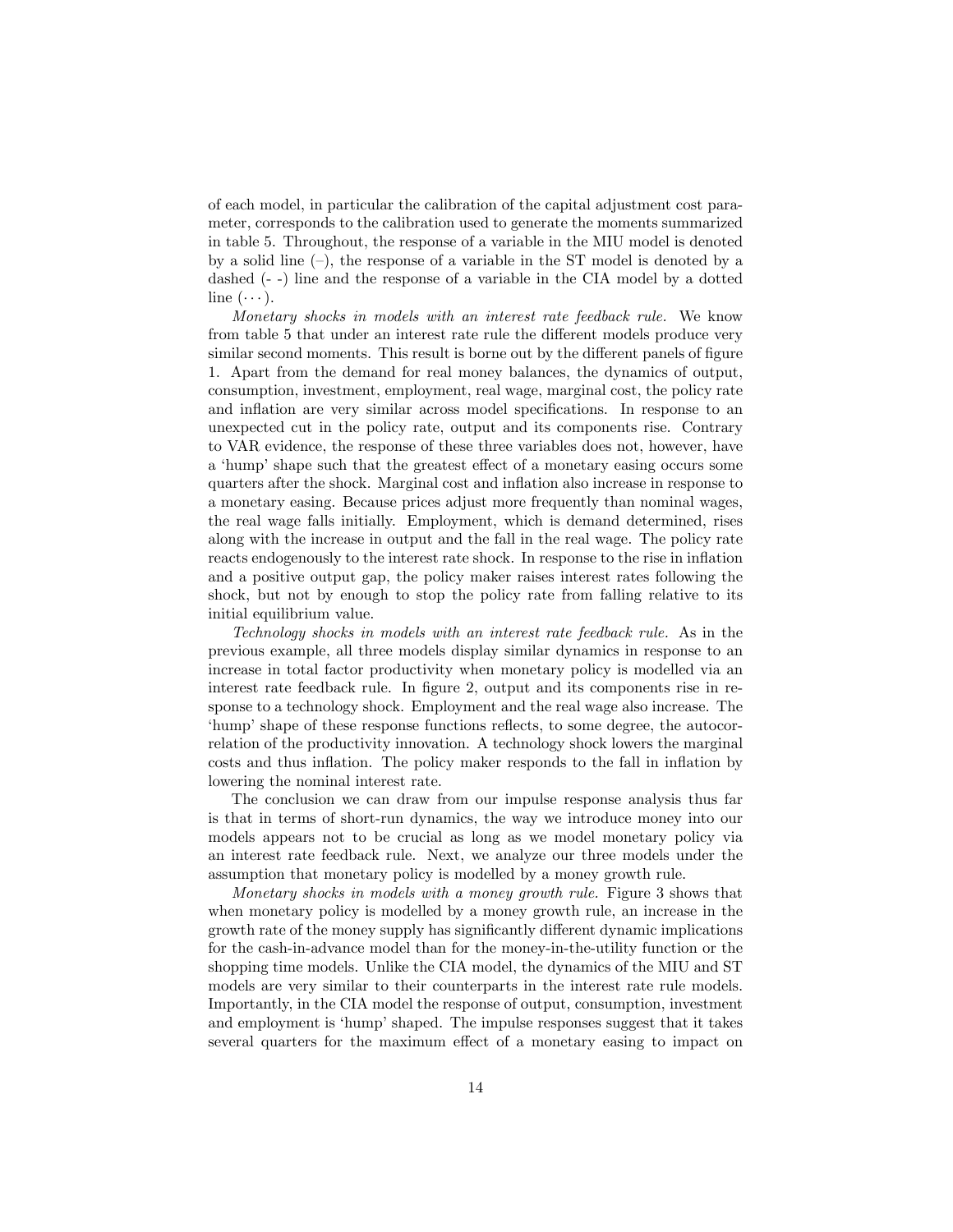output and its components as well as on employment. The model does not succeed at generating a liquidity effect whereby the nominal interest rate falls in response to a rise in money growth rate. Instead, the nominal interest rate rises in response to a monetary expansion. A partial explanation of this response is to be found in the response of ináation. Compared to the MIU and ST models, inflation rises by less, and is more persistent, but is still highest in the initial period of the shock.

Technology shocks in models with a money growth rule. Figure 4 shows impulse response functions with respect to a 1% technology shock when monetary policy is modelled by a money growth rule. Unlike for monetary shocks, the CIA model does not display qualitatively different dynamics than the alternative models following a technology innovation. Because agents need to accumulate real money balances for consumption and investment purposes, output and its components in the CIA model appears to be less volatile but more persistent than its alternatives. Employment initially declines by more in the CIA model than in the two alternative specifications. Note also that the negative response to employment is much more pronounced in the models under a money growth rule than under an interest rate rule. Where the MIU, ST and CIA models differ most is the response of the policy rate. Whereas the interest rate in the first two models barely reacts to a technology shock, the interest rate in the CIA model declines on impact (similar in magnitude to its response under an interest rate rule - see Ögure 2), and rises above its steady state value along the adjustment path.

The main conclusion we can draw from our analysis of impulse response functions is that the CIA model, when combined with a money growth rule can generate 'hump' shaped responses in output and its components following a monetary shock.<sup>4</sup> We find that this 'hump' shape arises only in the combination of CIA and money growth rules. Taken individually, neither feature is able to generate such a response. Our findings mirror those of Wang and Wen (2005) who also find that the CIA constraint in conjunction with a money growth rule can generate 'hump' shaped responses of output to money growth shocks.

We have analysed the unconditional second moments as well as the impulse response functions of three models across two monetary policy specifications. We have seen that under an interest rate feedback rule, it is difficult to distinguish the thee models. We found that in a money growth rule specification, the CIA model had certain desirable features not shared by either the MIU or the ST models. Each model and specification appears to have advantages as well as disadvantages that makes a ranking based on the current criteria difficult and imprecise. In the next section, we describe econometric methods to compare a set of second moments of the model (capturing the variables we discussed in table 5) with those of the data. Importantly, these methods allows us to compare non-nested models with the data and with one another.

<sup>4</sup> Some of our (not reported) sensitivity analysis suggests that the hump shape in output is less pronounced when the CIA constraint applies only to consumption and not consumption and investment.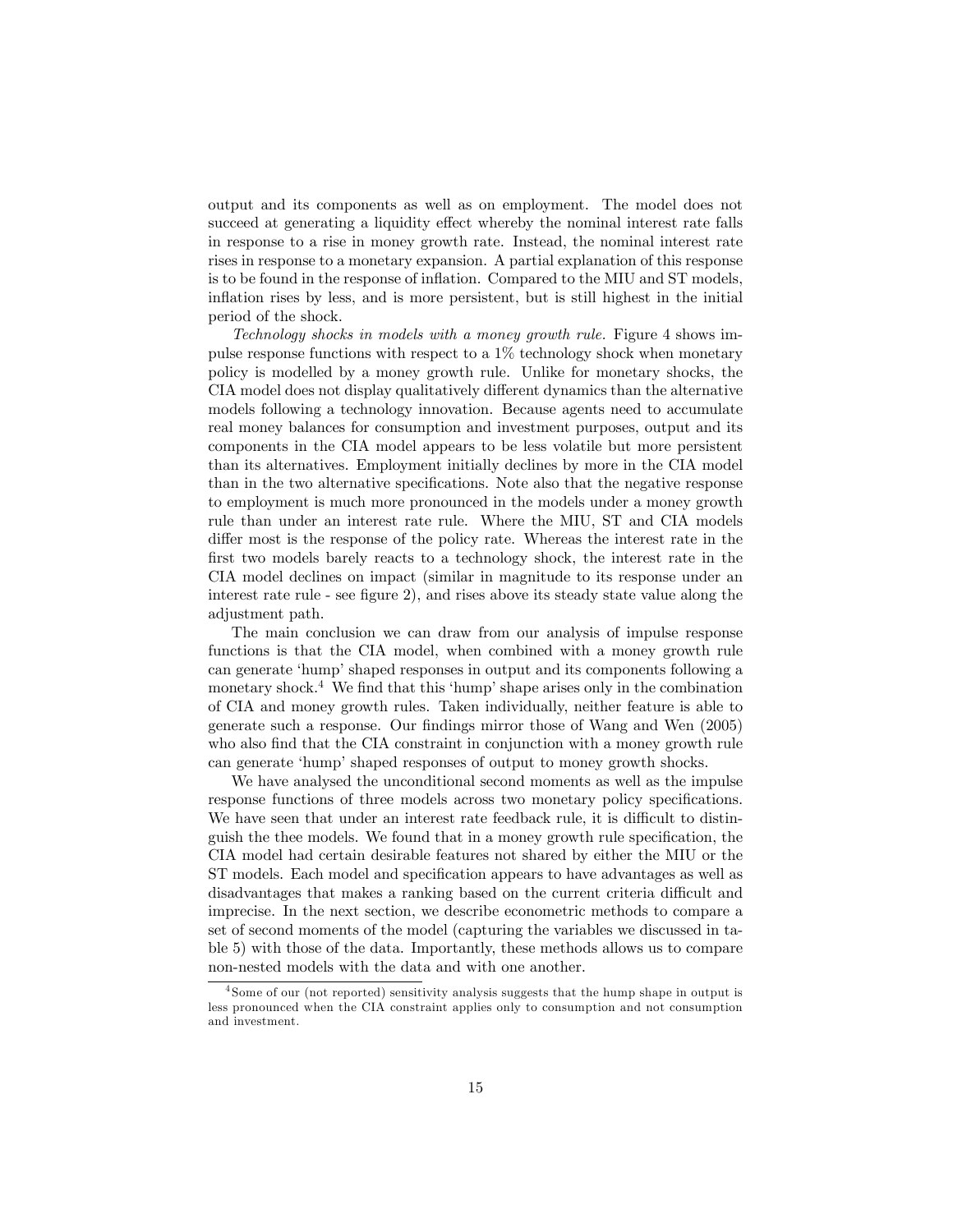# 7 Comparison of models based on data and model covariance matrices

Beginning with Watson (1993), there has been substantial research on formal empirical validation of dynamic macroeconomic models based on the degree of conformity in selected moments of the state variables, or second-order comparison over selected range of frequencies <sup>5</sup> . We use the empirical approach proposed in Bhattacharjee and Chadha (2005) to select among different DSGE models for the role of money, based on comparison of the variance-covariance matrix (VCM) of the data with that of alternative competing models.

#### 7.1 Measuring the distance between data and model VCMs

Our approach to measuring the distance between data and model VCMs is distinct from much of the literature and offers several advantages in the current context. First, the approach focuses on model selection rather than testing model fit, which is appropriate for assessing the fit of 'false' macroeconomic models<sup>6</sup>. This is in contrast to the use of formal hypothesis tests which implicitly assume a state of the world where the model is at least nearly true (Canova and Ortega,  $2000$ ). Second, existing methods are often difficult to apply with calibrated models (not estimated using a likelihood-based approach), or when the models are non-nested (Watson, 1993; Canova and Ortega, 2000); our approach enables evaluation of non-nested and calibrated models, and is therefore appropriate for the current application. Third, the methods explicitly consider parsimonious models populated by a small number of shocks. Many of the methods proposed earlier in the literature are difficult to implement when the model is rank-deficient, *i.e.*, having a rank lower than the number of state variables (Watson, 1993). Finally, we use both measures that allow sampling variability only in the data, as well as those admitting sampling variability both in data and in simulations<sup>7</sup>.

As described in Section 4, we solve the models using the solution algorithm of King and Watson (1998, 2002), and estimate moments in the frequency domain. The asymptotic matrix of second moments of the state variables estimated using the King and Watson (1998, 2002) algorithm constitute the model VCM for each of the models considered here. Our econometric framework accepts that all the competing models are possibly 'false'  $-$  hence, none of the simulated model VCMs may be statistically indistinguishable from actual data, except in very small samples. These competing models may not be nested within each other. Further, being driven by a small number of shocks, the models will almost certainly be rank-deficient, in the sense that the model VCMs will have a rank less than the number of state variables.

<sup>5</sup> See Canova and Ortega (2000) for a review, and Diebold, Ohanian and Berkowitz (1998), Ireland (2004) and Bhattacharjee and Chadha (2005) for recent contributions to the literature.  ${}^{6}$ See also Diebold *et al.* (1998).

 $7$  See Canova and Ortega (2000) for a discussion. The relevance of this classification is explained in further detail in Bhattacharjee and Chadha (2005).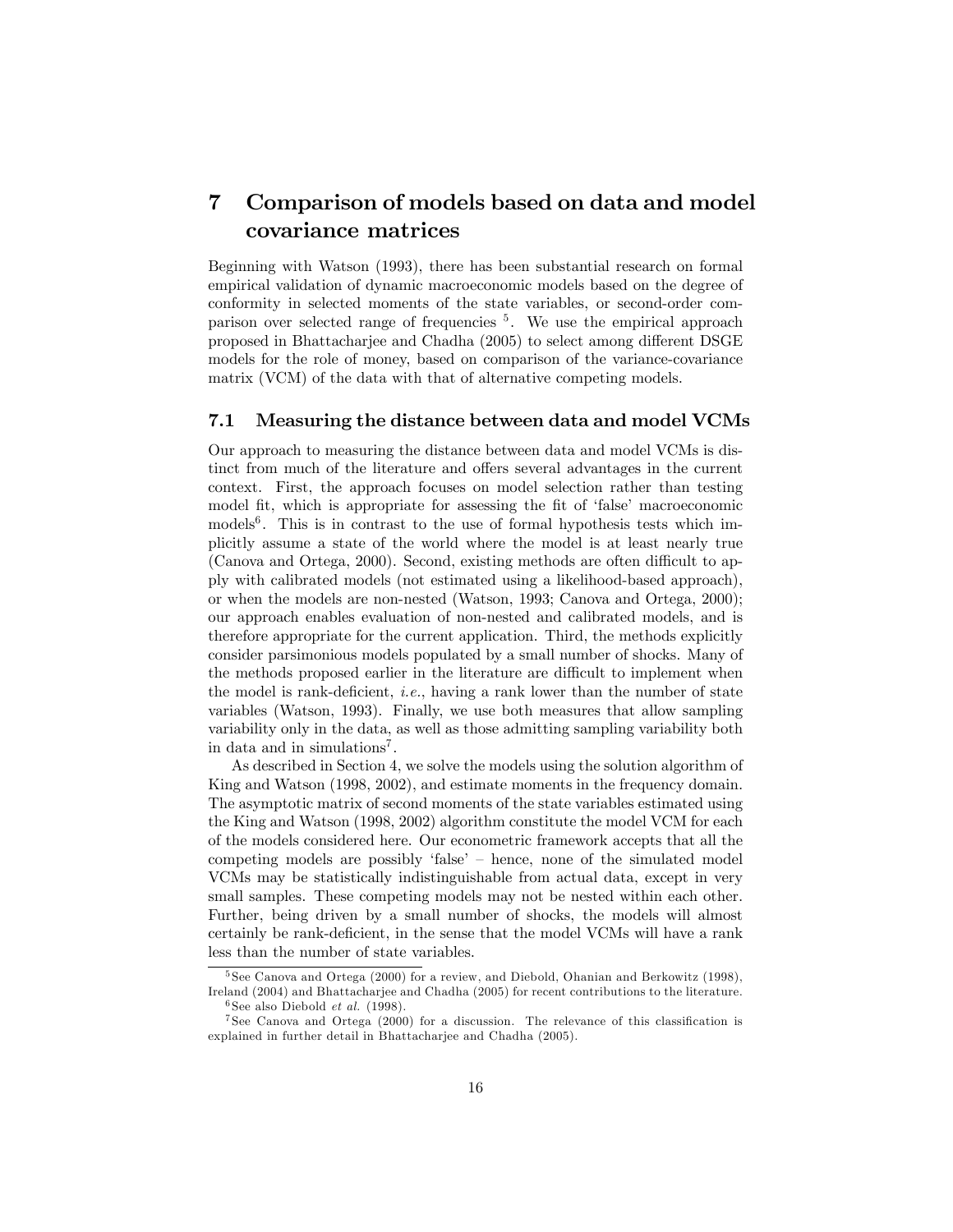Denote by  $[\Sigma_0]_{m \times m}$  the full-rank data VCM estimated using *n* data points;  $\rho(\Sigma_0) = m$ , where  $\rho(.)$  denotes rank of a square matrix.  $[\Sigma_{M_1}]_{m \times m}$ ,  $[\Sigma_{M_2}]_{m \times m}$ ,  $[\Sigma_{M_3}]_{m \times m}$ ,... are estimated asymptotic VCMs of competing models  $M_1, M_2$ ,  $M_3, \ldots$  Since all our competing models are parsimonious, the model VCMs are rank deficient  $(p_j = \rho(\Sigma_{M_j}) \leq \rho(\Sigma_0) = m)$ . In the following, we consider a single model VCM,  $\Sigma_M$ , having rank  $p(< m)$  and describe measures of the distance between this model VCM and the data VCM,  $\Sigma_0^8$ .

We use several distance measures to evaluate the various competing DSGE models by the closeness of their simulated asymptotic VCMs to the VCM of the data. These measures can be classified into three classes based on the nature of sampling variability. First, we may consider informal or naive measures that quantify the numeric proximity of the data VCM with various model VCMs, without considering the nature of sampling variability. Second, we present methods based on a testing approach that considers the asymptotic simulated model VCM as given, and asks the question: Given sampling variability in the data, could the data VCM have been generated by sampling using the computed model VCM as the data generating process? Given that our models are 'false', we expect the answer to this testing question to be negative, but we can still interpret the p-value of the test, or the test statistic adjusted for the degrees of freedom, as a measure of the distance between data and model VCMs. Third, we assume sampling variability in both data and the simulations, and use the notion of distance between distributions (such as the Kullback-Leibler distance) to evaluate the validity of the different competing models.

#### 7.1.1 Informal or Naive approach

Without any distributional assumption, we may informally measure the distance between  $\Sigma_M$  and  $\Sigma_0$  by the Mean Absolute Errors (MAE):

$$
MAE = \frac{1}{m^2} \sum_{i=1}^{m} \sum_{j=1}^{m} |\tilde{\sigma}_{i,j}|
$$
 (34)

where  $\Sigma = ((\widetilde{\sigma}_{ij}))_{m \times m} = \Sigma_M - \Sigma_0$ . This measure loosely formalizes the informal comparison of moments commonly adopted in the literature, and as we have conducted earlier in Section 5. The method has some possible limitations in that (a) it does not admit any probabilistic comparisons, and (b) it gives the covariances double the weight of the variances. On the other hand, the measure is assumption-free and simple to use, and potentially useful for eye-balling the differences between the data and model VCMs. Root Mean Squared Errors (RMSE) is another similar measure of distance; here we do not use this measure since it is very similar to the Nagao's test statistic described below.

<sup>8</sup>An alternative strategy is to take a frequency domain approach and compare second-order properties only over a selected range of frequencies (Diebold et al., 1998). While this strategy is consistent with our framework, in this paper we focus on comparison of unconditional moments of the state variables without decomposing variation across frequencies.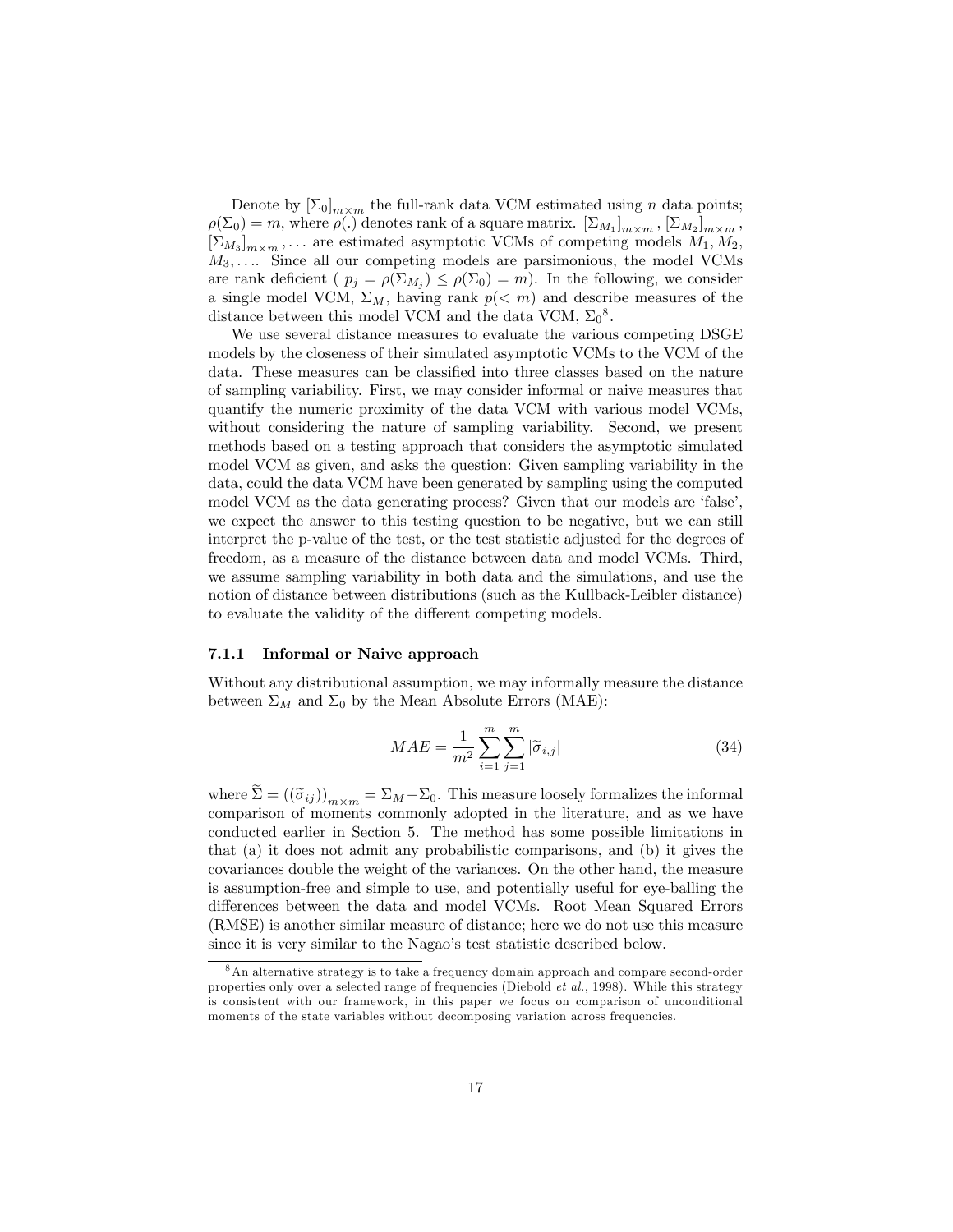### 7.1.2 Testing approach: Sampling variability in data but not in simulations

We explicitly take the view that all our competing models are 'false'. Thus, in the statistical testing problem

$$
H_0: \Sigma_0 = \Sigma_M \quad \text{versus} \quad H_1: \Sigma_0 \neq \Sigma_M,\tag{35}
$$

we expect to reject the null hypothesis that the the data VCM is the same as the model VCM, at least for large enough data. Nevertheless, we propose the p-values associated with the test statistics as measures of the distance between data and alternative competing models.

Note that the rank of the model VCM is given by the sum of number of shocks in the model and the predetermined variables. Hence, since many of our models are populated by a small number of shocks, we explicitly consider the situation when the data VCM is full-rank, but the model VCM is not. Therefore, we have a setup where, under  $H_0$ , the estimated full-rank data VCM,  $\Sigma_{0,n}$ , asymptotically converges to the rank-deficient matrix  $\Sigma_M$ .

The asymptotics of this setup can be motivated as follows. Under the null hypothesis,  $\Sigma_M$  (and by implication  $\Sigma_0$ ) is driven by  $p(< m)$  sources of variation, which include the shocks in the model as well as predetermined variables. However, at each finite sample size, all state variables may be subject to some random measurement error which has a very small variance compared to each source of variation in  $\Sigma_0$ . Further, this variance decreases with sample size and asymptotically goes to zero, so that the sequence of full-rank matrices  $\Sigma_{0,n}$  converges to the rank-deficient matrix  $\Sigma_M$ . We consider stationary state variables with zero means, and assume multivariate normality.

If  $\Sigma_M$  were full-rank, we could choose from a wide range of tests borrowed from the statistics literature (Muirhead, 1982), among which Bartlett's (1954) B-test and Nagao's  $(1973)$  N-test are the most popular. However, since none of our DSGE models is full rank, these tests cannot be directly applied to our situation. We describe below a modification of Nagao's test to this situation.

Further, a modification of the Nagao's test for rank-deficient situations has been proposed by Ledoit and Wolf (2002). They show consistency of their test statistic when the number of variables  $(m)$  is larger than the sample size  $(n \equiv p)$ , and derive asymptotic distribution under the assumption that both  $n$  and  $p$ increase to infinity asymptotically. To the extent that this test is consistent in a rank-deficient setup, the Ledoit and Wolf (2002) test statistic can be very useful. A particularly promising aspect of this test is its excellent performance, even in very small samples (Ledoit and Wolf 2002, Tables 5 and 6). However, since our DGP is different in that our population VCM is rank-deficient by design, the test is not consistent in this situation<sup>9</sup>. Further. the asymptotic setup in our case is fundamentally different from Ledoit and Wolf (2002), and therefore the large sample properties are not similar. Here we propose a modification of

<sup>&</sup>lt;sup>9</sup> See Bhattacharjee and Chadha (2005) for further details.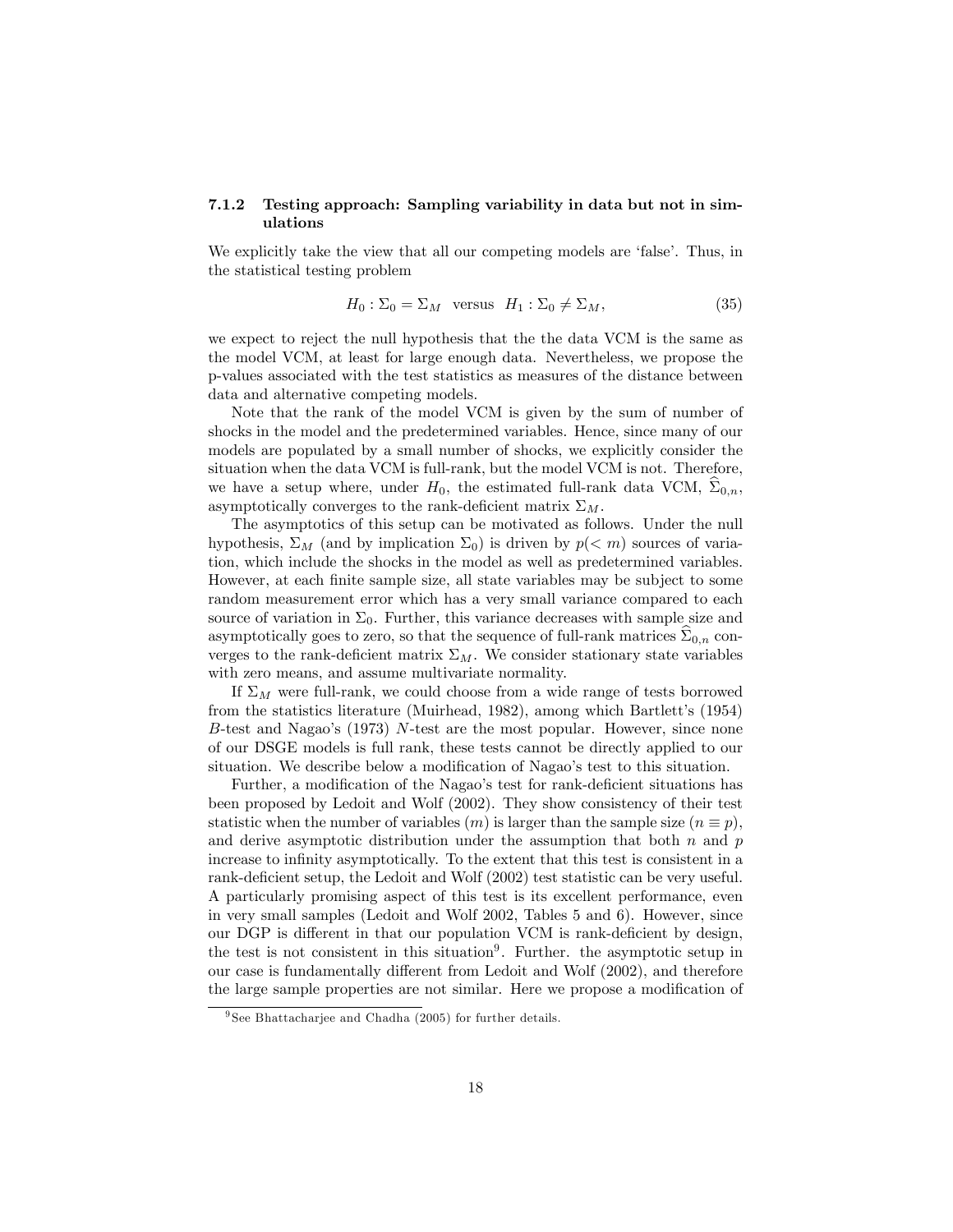the test for our setup using related research on singular Wishart distributions  $(Uhlig 1994, Srivastava 2003)^{10}.$ 

As described earlier, the reason the model VCM is rank-deficient is because it is parsimonious and driven by a small number of shocks and pre-determined variables. Thus a good model VCM will approximately correspond to a data VCM that is full-rank, but has only a limited number of large eigenvalues; these eigenvalues (and corresponding eigenvectors) represent the main drivers of the data VCM and correspond to the leading eigenvectors of the VCM of our good model. Therefore, the idea behind our modifications is to project the data VCM onto a lower dimensional subspace which is spanned by the leading eigenvectors of the model VCM. On this subspace, both the data and the model VCMs will be full-rank, and can therefore be compared.

Following Srivastava (2003), we write the singular value decomposition of  $\Sigma_M$  as:

$$
\Sigma_M = \begin{bmatrix} \Gamma'_{1_{m \times p}} & \colon \Gamma'_{2_{m \times (m-p)}} \end{bmatrix} \cdot \begin{bmatrix} \Lambda_{p \times p} & 0_{p \times (m-p)} \\ 0_{(m-p) \times p} & 0_{(m-p) \times (m-p)} \end{bmatrix}
$$

$$
= \Gamma'_{1} \cdot \Lambda \cdot \Gamma_{1}, \qquad (36)
$$

where  $\Lambda = diag(\lambda_1, ..., \lambda_p)$  is the diagonal matrix containing the p positive eigenvalues  $\lambda_1 \geq \ldots \geq \lambda_p$  of  $\Sigma_M$ , and the rows of  $\Gamma_1$  contain the corresponding eigenvectors. Hence, under the stated null hypothesis (35), we have:

$$
\begin{bmatrix}\nI_{p\times p} & 0 \\
0 & 0\n\end{bmatrix} = \begin{bmatrix}\n\Lambda_{p\times p}^{-1/2} & 0 \\
0 & 0\n\end{bmatrix} \cdot \begin{bmatrix}\n\Gamma_{1_{p\times m}} \\
\cdot \\
\Gamma_{2_{(m-p)\times m}}\n\end{bmatrix} \cdot \Sigma_M.
$$
\n
$$
= \begin{bmatrix}\n\Gamma'_{1_{m\times p}} & \Gamma'_{2_{m\times(m-p)}}\n\end{bmatrix} \cdot \begin{bmatrix}\n\Lambda_{p\times p}^{-1/2} & 0 \\
0 & 0\n\end{bmatrix}
$$
\n
$$
= \begin{bmatrix}\n(\Lambda^{-1/2} \cdot \Gamma_1)_{p\times m} \\
0_{(m-p)\times m}\n\end{bmatrix} \cdot \Sigma_M \cdot \begin{bmatrix}\n(\Gamma'_1 \cdot \Lambda^{-1/2})_{m\times p} & 0_{m\times(m-p)}\n\end{bmatrix}
$$
\n
$$
= \begin{bmatrix}\n(\Lambda^{-1/2} \cdot \Gamma_1)_{p\times m} \\
0_{(m-p)\times m}\n\end{bmatrix} \cdot \Sigma_0 \cdot \begin{bmatrix}\n(\Gamma'_1 \cdot \Lambda^{-1/2})_{m\times p} & 0_{m\times(m-p)}\n\end{bmatrix}
$$
\n
$$
= \begin{bmatrix}\n(\Lambda^{-1/2} \cdot \Gamma_1 \cdot \Sigma_0 \cdot \Gamma'_1 \cdot \Lambda^{-1/2})_{p\times p} & 0 \\
0 & 0\n\end{bmatrix}.
$$

Hence, the null hypothesis can be restated as:

$$
H_0: \Sigma_0^{(M)} = I_{p \times p},\tag{37}
$$

 $10$  Srivastava (2003) uses the name *pseudo Wishart* matrices for the distribution of sample cross-product estimated VCMs which are rank-deÖcient by design, rather than because of shortage of data.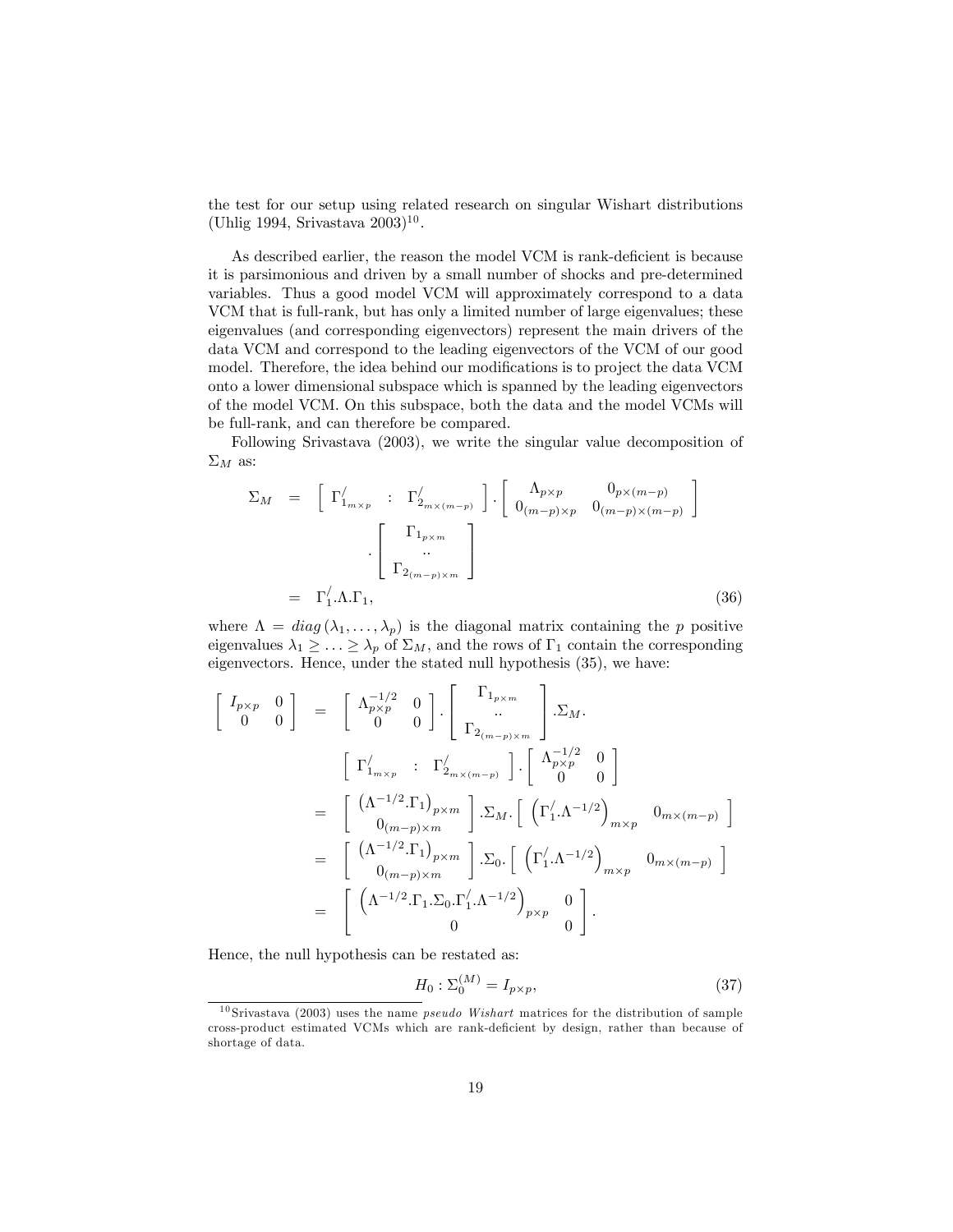where

$$
\Sigma_0^{(M)} = \left(\Lambda^{-1/2}.\Gamma_1.\Sigma_0.\Gamma_1^{'}.\Lambda^{-1/2}\right)_{p \times p}
$$

can be estimated by

$$
\widehat{\Sigma}_0^{(M)} = \Lambda^{-1/2} . \Gamma_1 . \widehat{\Sigma}_{0,n} . \Gamma_1^{'} . \Lambda^{-1/2},
$$

using the singular value decomposition of the given rank-deficient VCM  $\Sigma_M$ . The above construction basically projects the full-rank data VCM onto the lower-dimensional subspace spanned by the  $p$  eigenvectors of the model VCM corresponding to the leading non-zero eigenvalues.

Bartlett's, Nagao's and Ledoit-Wolf tests can all be modified to this new testing problem. For the test  $H_0: \Sigma_0^{(M)} = I_{p \times p}$  against the omnibus alternative  $H_1: \Sigma_0^{(M)} \neq I_{p \times p}$ , the modified Nagao test statistic  $(N_{new})$  and Ledoit-Wolf test statistic  $(W_{new})$  on the lower dimensional full-rank subspace defined above are given by

$$
N_{new} = \frac{1}{p} \cdot tr \left( \hat{\Sigma}_0^{(M)} - I_{p \times p} \right)^2,
$$
  
\n
$$
\frac{np}{2} N_{new} \sim \chi^2 \left( \frac{p(p+1)}{2} \right) \quad \text{under } H_0 \text{ as } n \to \infty
$$

and

$$
W_{new} = \frac{1}{p} tr \left( \hat{\Sigma}_0^{(M)} - I_{p \times p} \right)^2 - \frac{p}{n} \left[ \frac{1}{p} tr \left( \hat{\Sigma}_0^{(M)} \right) \right]^2 + \frac{p}{n}, \qquad (39)
$$

$$
\frac{np}{2} W_{new} \sim \chi^2 \left( \frac{p(p+1)}{2} \right) \qquad \text{under.} H_0 \text{ as } n \to \infty
$$

where  $tr(.)$  denotes trace of a square matrix.

Bhattacharjee and Chadha (2005) show that both  $N_{new}$  and  $W_{new}$  test statistics are consistent and have the mentioned asymptotic distribution when the rank of the model VCM is fixed as sample size increases. In certain situations, one can imagine that as more data accumulates, the researcher may wish to increase the complexity of the model. The modified Ledoit-Wolf test will be consistent even in such a situation and have the stated asymptotic distribution, so long as the ratio of the model VCM rank and the sample size converges to a finite limit asymptotically. Further, Ledoit and Wolf (2002) demonstrate excellent small sample properties of their test, which also carries through in our modification.

#### 7.1.3 Distance between distributions: Sampling variability in both data and simulations

Evaluation of models based on distances, such as the Kullback-Leibler Information Criteria (KLIC), between distributions defined by data and model VCMs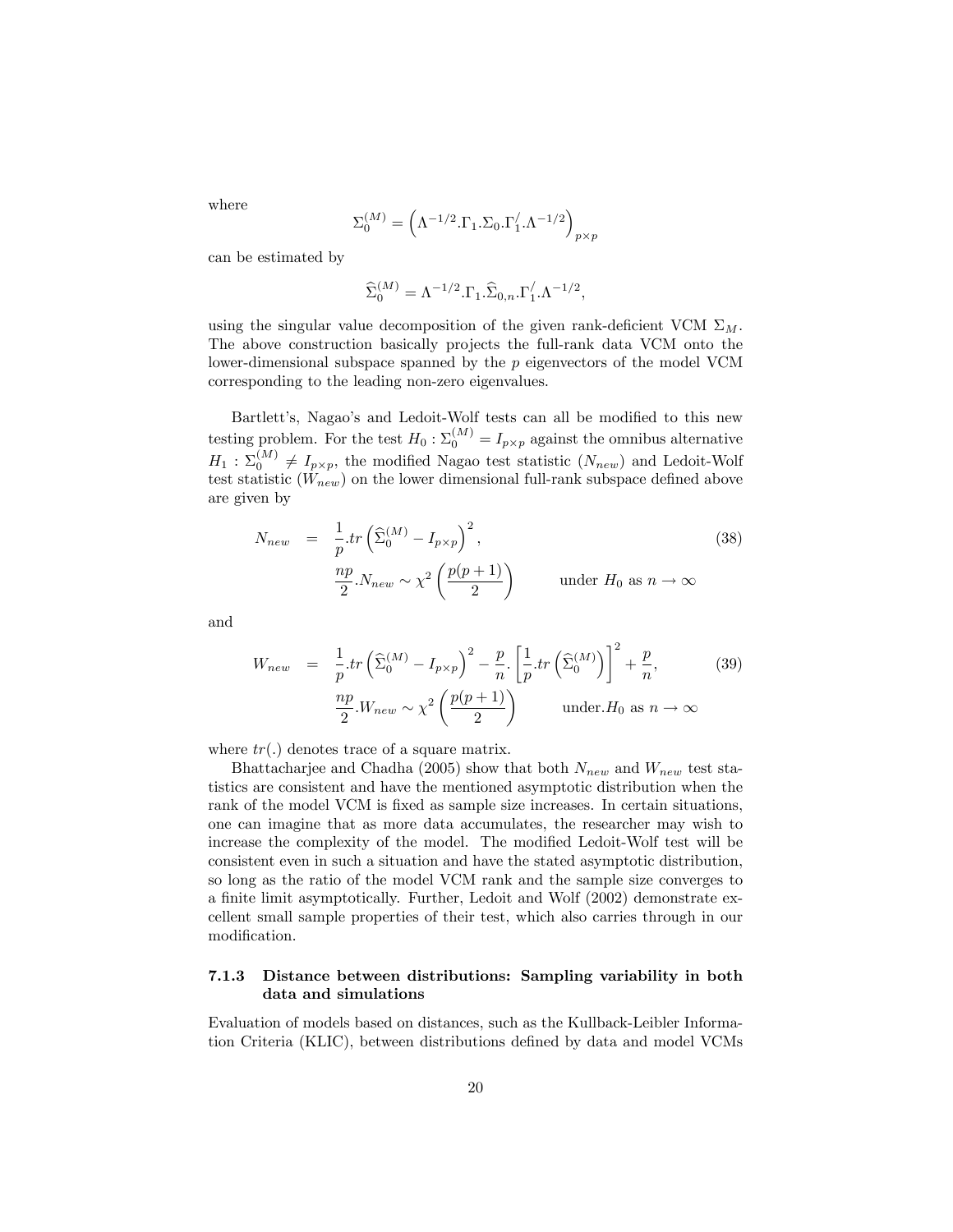is not straightforward, since model VCMs are usually rank-deficient (Watson, 1993). Bhattacharjee and Chadha (2005) propose a modification to the KLIC by restricting attention to the subspace of the vector of state variables on which the model VCM has a "proper" density. Like the testing approach, we restrict attention to a lower dimensional subspace of the state variables over which a proper density can be defined.

The KLIC between the distributions of data (mean zero, VCM  $\Sigma_0$ ) and model (mean zero, VCM  $\Sigma_M$ ) is defined as:

$$
KLIC\left(\Sigma_0, \Sigma_M\right) = E_{f(.;0,\Sigma_0)} \ln \frac{f(Y;0,\Sigma_M)}{f(Y;0,\Sigma_0)}
$$
  
= 
$$
\int_{-\infty}^{\infty} \ln \frac{f(y;0,\Sigma_M)}{f(y;0,\Sigma_0)} f(y;0,\Sigma_0) dy,
$$

where  $f(.; 0, \Sigma)$  is the density function of the multivariate normal distribution with zero mean and VCM  $\Sigma$ . However, since  $\Sigma_M$  is rank deficient,  $f(y; 0, \Sigma_M)$ is not a proper density; the density is zero almost everywhere.

As before, we consider the singular value decomposition of the model VCM (Equation 36):

$$
\Sigma_M = \lambda_1 \cdot \underline{e}_1 \cdot \underline{e}'_1 + \lambda_2 \cdot \underline{e}_2 \cdot \underline{e}'_2 + \ldots + \lambda_p \cdot \underline{e}_p \cdot \underline{e}'_p + 0 \cdot \underline{e}_{p+1} \cdot \underline{e}'_{p+1} + \ldots + 0 \cdot \underline{e}_m \cdot \underline{e}'_m,
$$

where  $p = \rho(\Sigma_M) < m$  is the rank of the model VCM,  $\lambda_1 \geq \lambda_2 \geq ... \geq \lambda_p$  are the positive eigenvalues (elements of the diagonal matrix  $\Lambda_{p\times p}$ ), and  $\underline{e}_1, \underline{e}_2, ..., \underline{e}_p$ are the corresponding eigenvectors (columns of the matrix  $\Gamma'_{1_{m \times p}}$ ).

Then, the density function of this rank-deficient model (mean zero, VCM  $\Sigma_M$ ,  $\rho(\Sigma_M) = p < \rho(\Sigma_0) = m$  on the subspace spanned by only the p leading eigenvectors is given by:

$$
f\left(\underline{y}_{m\times 1}; 0, \Sigma_M\right) = \frac{1}{\left(2\pi\right)^{m/2} \left(\lambda_1.\lambda_2....\lambda_p\right)^{1/2}}.\exp\left(-\frac{1}{2}\underline{y}'\Sigma_M^- \underline{y}\right),
$$

where

$$
\Sigma_M^- = 1/\lambda_1 \cdot \underline{e}_1 \cdot \underline{e}'_1 + 1/\lambda_2 \cdot \underline{e}_2 \cdot \underline{e}'_2 + \dots + 1/\lambda_p \cdot \underline{e}_p \cdot \underline{e}'_p
$$

is the Moore-Penrose inverse of  $\Sigma_M$ . The density of the data VCM (full-rank) is computed in the usual way, and therefore the Kullback-Leibler distance can be computed.

Computational intensity can be an issue with the implementation of this method. Following Bhattacharjee and Chadha (2005), we reduce computations by estimating KLIC using a sampling approach, where the KLIC estimate is obtained by computing sample means of log-likelihood ratios, using either a Monte Carlo or a bootstrap sample from the actual distribution of the state variables. Here, we present the estimates based on the bootstrap given by:

$$
KLIC_{(BS)}\left(\Sigma_0, \Sigma_M\right) = \frac{1}{N_0^{BS}} \sum_{i=1}^{N_0^{BS}} \ln \frac{f(y_i; 0, \Sigma_M)}{f(y_i; 0, \Sigma_0)},\tag{40}
$$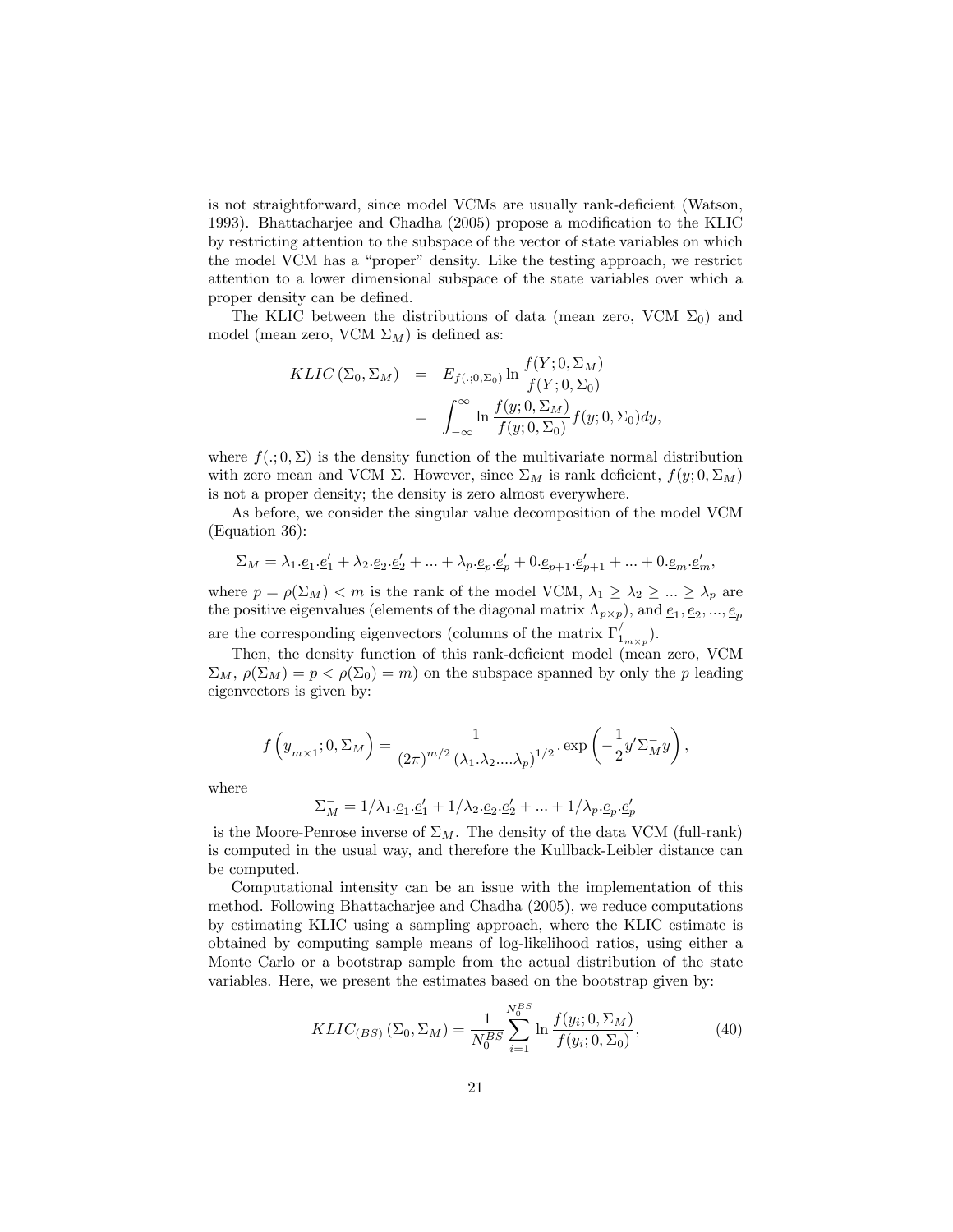where the KLIC is estimated by a sample average of the log-ratios of the two likelihoods taken over a bootstrap sample of size  $N_0^{BS}$  drawn by resampling from the distribution of the data. In practice, the bootstrap estimator may have an advantage over the Monte Carlo estimator, in that it relies less heavily on the Gaussian distributional assumption.

### 7.2 Taking the models to the data

We apply the above methods to measure distance between data and model VCMs for our different candidate models. The state variables that we compare across all models and specifications are: logged and Hodrick-Prescott filtered series for consumption, federal funds  $\text{rate}^{11}$ , investment, inflation, hours worked, GDP, real wages and wage inflation. Selected results are presented in table  $6^{12}$ .

As discussed above, we intend to use the p-values from the two tests as well as the estimated Kullback-Leibler distances to rank the models in terms of the closeness of their VCMs with that from the data. Further, since we intend to use the tests to conduct model selection among "false" models, we also expect the null hypothesis (that the data VCM is the same as the model VCM) to be rejected in each case. In other words, we expect the p-value to be close to zero. This indeed turns out to be the case, as the high values of the modified Nagao and modified Ledoit-Wolf test statistics show (Table 6). However, since all models and specifications have the same degrees of freedom, we can rank the models by the value of the modified Nagao and Ledoit-Wolf test statistics (presented in Table 6), as well as by their respective Kullback-Leibler distances and Mean Absolute Errors (MAE).

|            |                 |                     | Table 6: Test Statistics |                 |                    |                 |
|------------|-----------------|---------------------|--------------------------|-----------------|--------------------|-----------------|
|            |                 | Interest rate rules |                          |                 | Money growth rules |                 |
|            | MIU             | SТ                  | CIA                      | MIU             | <b>ST</b>          | CIA             |
| KLIC(BS)   | 1328(5)         | 1382(6)             | 811(3)                   | 696 $(2)$       | 1016(4)            | 22.9(1)         |
| $N_{new}$  | $6.07e^8(5)$    | $6.64e^8$ (6)       | $2.21e^8$ (3)            | $1.66e^8(2)$    | $3.58e^8$ (4)      | $2.64e^4(1)$    |
| $W_{new}$  | $6.02e^8(5)$    | $6.06e^8(6)$        | $2.20e^8$ (3)            | $1.65e^8(2)$    | $3.56e^8$ (4)      | $2.61e^4(1)$    |
| <b>MAE</b> | $4.8e^{-5}$ (2) | $4.9e^{-5}$ (3)     | $4.7e^{-5}$ (1)          | $6.0e^{-4}$ (5) | $6.0e^{-4}$ (5)    | $5.7e^{-5}$ (4) |

A remarkable observation from Table 6 is the consistency between the three econometric distance measures  $(KLIC_{(BS)}, N_{new}$  and  $W_{new})$  in the relative ordering of the different models. This observation demonstrates the strength of the new measures of distance between data and model VCMs that we use here. However, the informal/naive measure,  $MAE$ , generates quite a different

 $11$  Interest rate series are H-P filtered but not logged.

 $12$ The figures in parentheses in the Table represent relative ordering of the different models in terms of the relevant distance measure.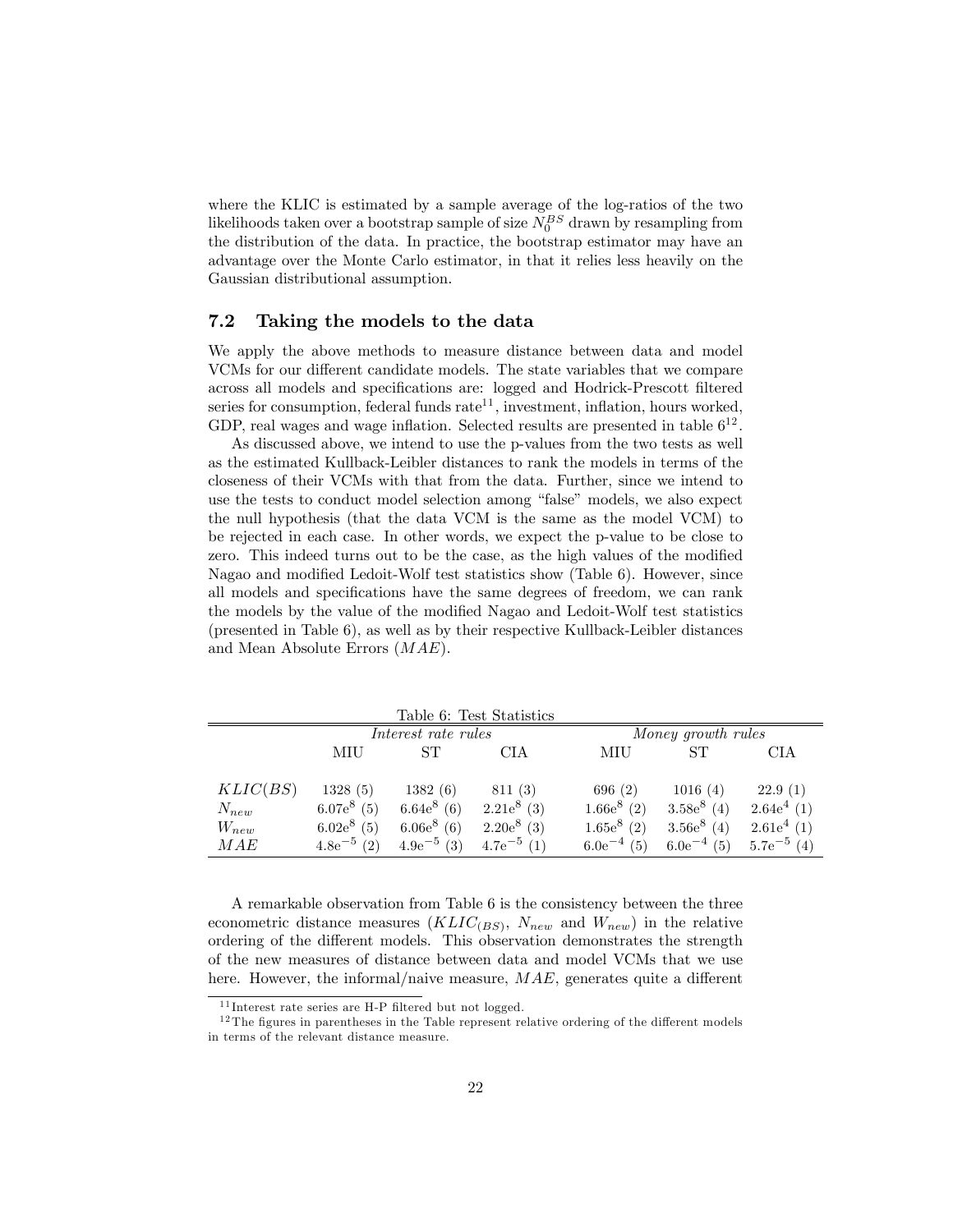ordering of the candidate models, indicating substantial benefits to formal probabilistic ordering of models in studies of macroeconomic DSGE models. Below, we discuss the important findings of our moment-based model selection exercise.

Across all models and policy specifications, the cash-in-advance model in conjunction with a money growth rule yields the lowest Kullback-Leibler distance as well as the lowest test statistics for the modified Nagao and Ledoit-Wolf tests. As far as these distance measures are concerned it is the specification whose filtered VCM comes closes to filtered VCM of the data. On the other hand, the mean absolute error distance measure is lowest for the CIA model under the interest rate rule. Our distance measures also suggest that it is difficult to distinguish between alternative ways of introducing money when monetary policy is characterized by an interest rate feedback rule. This suggests that any effects of an inflation tax associated with the shopping time and cash-in-advance models may be rather minimal. When monetary policy is modelled via a money growth rule, however, there are large differences between models, with only the CIA model yielding satisfactory results.

### 8 Using distance measures for calibration

In the preceding analysis, we calibrated our models using a common set of parameter values, except for the adjustment cost parameter, which we chose so as to match the relative volatility of investment generated by the model to its value in the data. An alternative approach is to choose the adjustment cost parameter to minimize one of our distance measures. Tables 7 and 8 show distance measures and generated moments when the adjustment cost parameter is chosen to minimize the KLIC (bootstrap) distance measure.

|           |             | Interest rate rules |             |           | Money growth rules |                     |
|-----------|-------------|---------------------|-------------|-----------|--------------------|---------------------|
|           | MIU         | ST.                 | CI A        | MIU       | ST.                | CIA                 |
| KLIC(BS)  | 1230        | 1355                | 782         | 379       | 710                | 22.28               |
| $N_{new}$ | $5.74e^{8}$ | $6.34e^{8}$         | $1.97e^{8}$ | $4.06e^7$ | $1.68e^{8}$        | $2.24e^4$           |
| $W_{new}$ | $5.70e^8$   | $6.30e^8$           | $1.96e^{8}$ | $4.03e^7$ |                    | $1.67e^8$ $2.22e^4$ |

Table 7: Test Statistics: Choosing adjustment cost parameter to minimise KLIC (bootstrap) distance measure

Based on our distance measures the ordering of our models remains roughly unchanged. Just as in our previous calibration strategy, there is still very little difference between all three models under the interest rate rule. Under the money growth rule, as well as overall, the cash-in-advance specification emerges as the model that comes closest to the data.

Table 8 shows a selection of second moments for the alternative calibration. Comparing the results from table 5 with those from table 8 suggests that even though the alternative calibration comes closer to the data, none of the appar-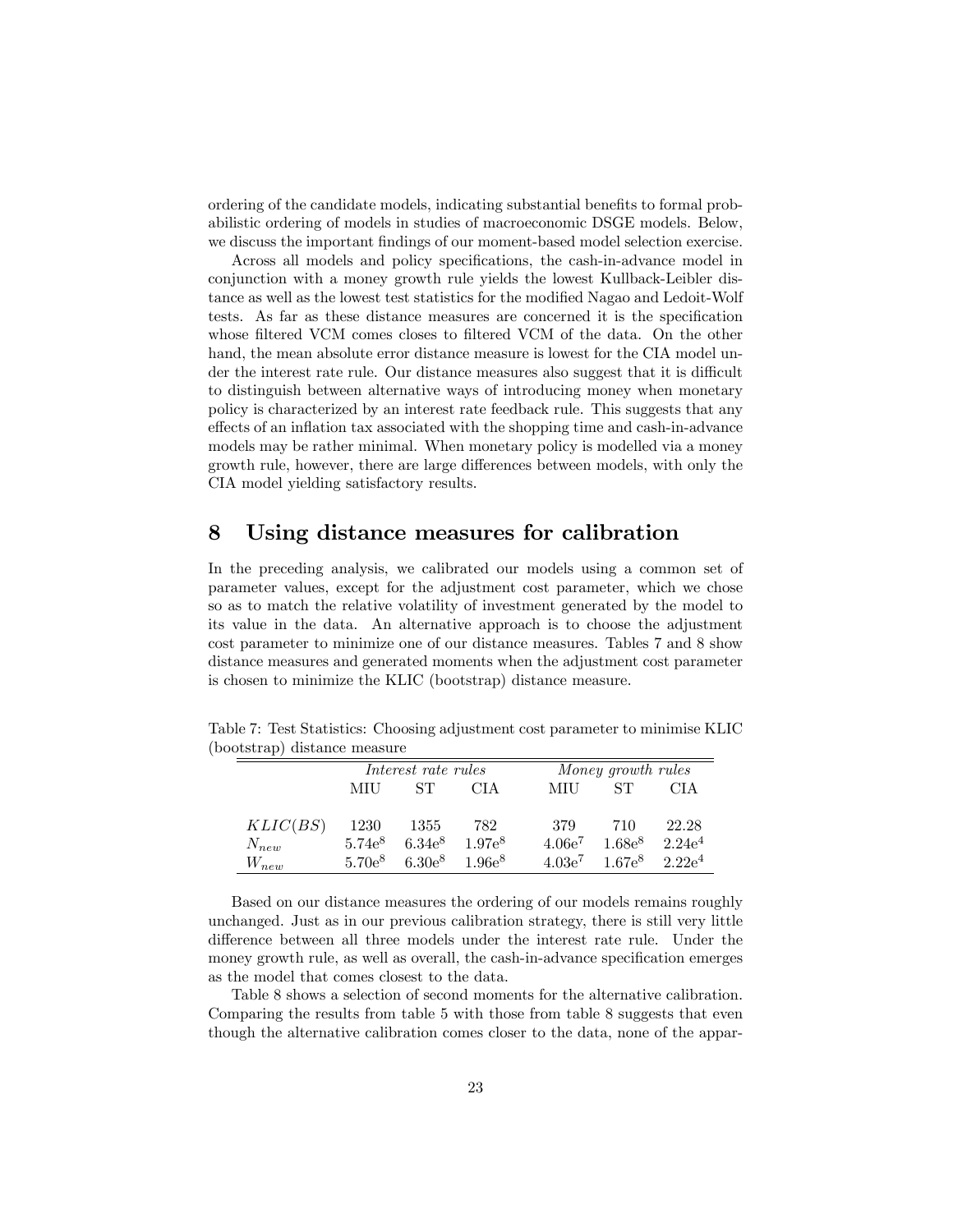| $\sqrt{2}$                               |                                                   |           |            |          |          |         |            |  |  |  |
|------------------------------------------|---------------------------------------------------|-----------|------------|----------|----------|---------|------------|--|--|--|
|                                          | Money growth rules<br>Data<br>Interest rate rules |           |            |          |          |         |            |  |  |  |
|                                          |                                                   | $\rm MIU$ | ${\rm ST}$ | CIA      | MIU      | ST      | <b>CIA</b> |  |  |  |
| $\epsilon_K$                             |                                                   | $-5.22$   | $-6.45$    | $-4.35$  | $-2.59$  | $-3.01$ | $-50.42$   |  |  |  |
| $\sigma_{\rm GDP}$                       | 1.57                                              | 1.42      | 1.54       | 1.41     | 2.42     | 2.50    | 1.39       |  |  |  |
| $\sigma_{\rm variable}/\sigma_{\rm GDP}$ |                                                   |           |            |          |          |         |            |  |  |  |
| Consumption                              | 0.79                                              | 0.57      | 0.59       | 0.60     | 0.69     | 0.66    | 0.39       |  |  |  |
| Investment                               | 3.19                                              | 2.75      | 2.65       | 2.64     | 2.23     | 2.38    | 3.62       |  |  |  |
| Hours                                    | 0.92                                              | 0.77      | 0.83       | 0.81     | $1.36\,$ | 1.41    | 1.17       |  |  |  |
| Real wage                                | 0.48                                              | 0.59      | 0.53       | 0.78     | 0.53     | 0.43    | 0.68       |  |  |  |
| Inflation                                | 0.31                                              | $0.30\,$  | 0.27       | $0.30\,$ | 0.42     | 0.37    | 0.51       |  |  |  |
| Wage inflation                           | 0.33                                              | 0.07      | 0.06       | 0.06     | 0.23     | 0.22    | $\rm 0.31$ |  |  |  |
| Interest rate                            | 0.25                                              | 0.08      | 0.07       | 0.08     | 0.01     | 0.01    | 0.30       |  |  |  |
| Corr( <sub>variable</sub> , GDP)         |                                                   |           |            |          |          |         |            |  |  |  |
| Consumption                              | 0.86                                              | 0.99      | 0.99       | 0.99     | 0.99     | 0.99    | 0.94       |  |  |  |
| Investment                               | 0.89                                              | 0.99      | 0.99       | 0.99     | 0.99     | 0.99    | 0.99       |  |  |  |
| Hours                                    | 0.88                                              | 0.65      | 0.72       | 0.64     | 0.89     | 0.90    | 0.64       |  |  |  |
| Real wage                                | 0.26                                              | 0.73      | 0.68       | 0.73     | $-0.09$  | $-0.16$ | 0.37       |  |  |  |
| Inflation                                | 0.37                                              | $-0.22$   | $-0.18$    | $-0.22$  | 0.68     | 0.70    | 0.29       |  |  |  |
| Wage inflation                           | 0.18                                              | 0.61      | 0.66       | 0.60     | 0.92     | 0.93    | 0.64       |  |  |  |
| Policy rate                              | 0.36                                              | $-0.88$   | $-0.88$    | $-0.88$  | 0.49     | 0.35    | 0.54       |  |  |  |
| Autocorrelations                         |                                                   |           |            |          |          |         |            |  |  |  |
| GDP                                      | 0.85                                              | 0.73      | 0.71       | 0.73     | 0.64     | 0.63    | 0.88       |  |  |  |
| Consumption                              | 0.87                                              | 0.75      | 0.71       | 0.74     | 0.65     | 0.65    | 0.80       |  |  |  |
| Investment                               | 0.90                                              | 0.72      | 0.71       | 0.72     | 0.63     | 0.61    | 0.90       |  |  |  |
| Inflation                                | 0.30                                              | 0.27      | 0.25       | 0.27     | 0.40     | 0.39    | 0.50       |  |  |  |
|                                          |                                                   |           |            |          |          |         |            |  |  |  |

Table 8: Data and model economies: 1960:1 - 2003:4 adjustment cost parameter chosen to minimise the KLIC (bootstrap) distance measure

ent inadequacies of our model appear to be redressed by alternative calibration of the adjustment cost parameter. The models under an interest rate rule still generate counter-cyclical inflation and policy rates and the MIU and ST models under the money growth rule still generate a counter-cyclical real wage. Where the last two mentioned models improve is in the volatility of GDP which is reduced, resulting in a lower relative volatility of investment, but a higher relative volatility of consumption.

## 9 Demand shocks?

Given that the models under an interest rule still generate both a countercyclical ináation rate and a counter-cyclical policy rate, it has been suggested that perhaps what is missing in this literature is a demand shock that moves interest rates and inflation in the same direction as output. To examine this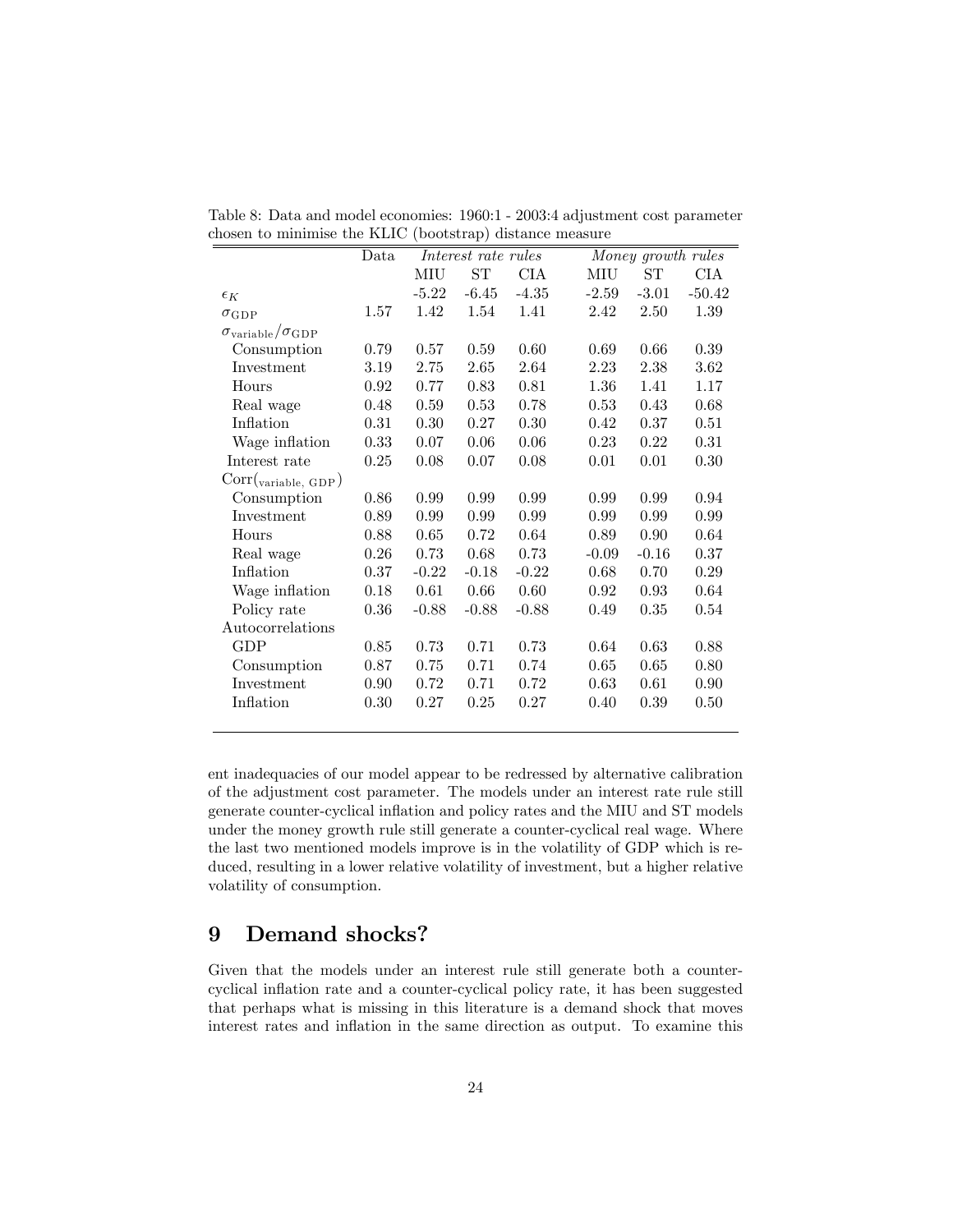proposition, we follow Canzoneri et al. (2004) and add a demand shock in the form of a shock to government spending. A shock to government spending enters the model via the economy-wide resource constraint: $13$ 

$$
Y_t = C_t + x_t + G_t
$$

An alternative way of modelling a demand shock is via a preference shock that changes the marginal utility of consumption. It can be shown that essentially the two approaches are the same. In both cases the shock enters the consumption Euler equation through the marginal utility of consumption.<sup>14</sup> Given that shocks to government spending are easier to measure, we proceed following Canzoneri *et al.* We take Canzoneri *et al.*'s estimated shock process, which is estimated over almost the same time period as the rest of our estimated shocks. Canzoneri *et al.* find that the government spending shock has a persistence of 0.973 and a standard deviation of 0.01. We assume that the government spending shock is not correlated with either productivity or monetary shocks. Just as in Canzoneri et al., we assume a share of government spending in GDP of 20%. We choose  $\epsilon_K$  to match the volatility of investment relative to that of GDP, to be consistent with our results of table 5.

Table 9 suggests that adding government spending shocks does not remedy the counter-cyclical ináation and interest rate of all three models under the interest rate rule specification. Nolan and Thoenissen (2005) suggest that inflation becomes pro-cyclical when we drop the assumption of sticky wages, or at least when wages are less sticky than prices. Table 10 allows us to answer the question whether adding a demand side shock helps the overall fit of the models. Test statistics followed by a  $(*)$  indicate where a model's fit is improved by the inclusion of a demand shock. It is straightforward to compare the Öt of the baseline models (Table 6) with those of the models that include a government spending shock using the KLIC distance measure. Based on this measure we find some improvement for the models under a money growth rule, but the models closed with an interest rate rule are actually taken further away from the data by adding our government spending shock. We can compare the modified Nagao and Ledoit-Wolf test statistic by adjusting for the degrees of freedom (df). The test statistics in table 6 all have a df of 16, whereas those of table 10 have a df of 21. Doing this conversion shows that the MIU and the ST models closed with a money growth rule improve, whereas all other specifications are taken further away from the data. The MAE statistics can also be compared directly between tables 6 and 10. Again we find somewhat different results. Here the ST and CIA under the interest rate rule as well as the MIU and ST under the money growth rule improved.

 $13$  Government spending is assumed to be neither utility nor productivity enhancing.

 $14$  If we model the shock as a 'preference shifter', we get the following linearised expression for the marginal utility of consumption:  $-\sigma[\frac{y}{c}y_t - \frac{x}{c}x_t] + p(1-\sigma)\hat{\zeta}_t = \hat{\mu}_t$ , where  $\hat{\zeta}$  is the preference shock and  $p$  is a parameter. When the shock is applied to the resource constraint we can write the marginal utility of consumption as:  $-\sigma[\frac{y}{c}y_t - \frac{x}{c}x_t] + \sigma \frac{g}{c}\hat{g}_t = \hat{\mu}_t$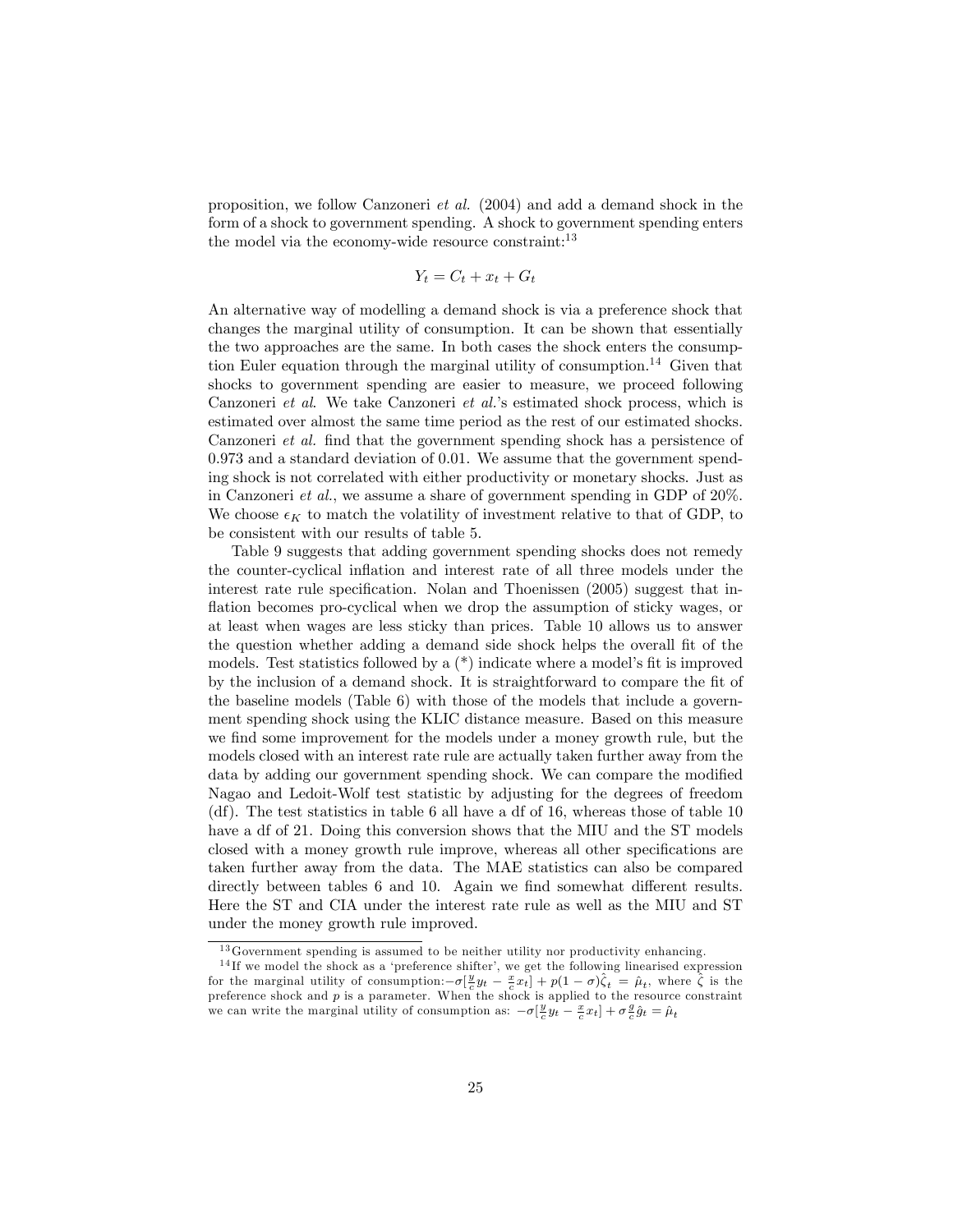|                                          | Data |         | Interest rate rules |         |         | Money growth rules |            |
|------------------------------------------|------|---------|---------------------|---------|---------|--------------------|------------|
|                                          |      | MIU     | <b>ST</b>           | CIA     | MIU     | <b>ST</b>          | <b>CIA</b> |
| $\epsilon_K$                             |      | $-6.8$  | $-10.21$            | $-6.23$ | $-4.97$ | $-5.02$            | $-7.55$    |
| $\sigma_{\rm GDP}$                       | 1.57 | 1.41    | 1.58                | 1.42    | 2.73    | 2.69               | 1.34       |
| $\sigma_{\rm variable}/\sigma_{\rm GDP}$ |      |         |                     |         |         |                    |            |
| Consumption                              | 0.79 | 0.63    | 0.63                | 0.64    | 0.62    | 0.62               | 0.67       |
| Investment                               | 3.19 | 3.19    | 3.19                | 3.19    | 3.19    | 3.19               | 3.19       |
| Hours                                    | 0.92 | 0.82    | 0.89                | 0.84    | 1.39    | 1.43               | 1.18       |
| Real wage                                | 0.48 | 0.61    | 0.53                | 0.61    | 0.39    | 0.41               | 0.72       |
| Inflation                                | 0.31 | 0.30    | 0.27                | 0.30    | 0.33    | 0.35               | 0.54       |
| Wage inflation                           | 0.33 | 0.07    | 0.06                | 0.06    | 0.21    | 0.21               | 0.37       |
| Interest rate                            | 0.25 | 0.08    | 0.07                | 0.08    | 0.01    | 0.01               | 0.33       |
| Corr( <sub>variable</sub> , GDP)         |      |         |                     |         |         |                    |            |
| Consumption                              | 0.86 | 0.93    | 0.95                | 0.94    | 0.98    | 0.97               | 0.94       |
| Investment                               | 0.89 | 0.99    | 0.99                | 0.99    | 0.99    | 0.99               | 0.99       |
| Hours                                    | 0.88 | 0.63    | 0.73                | 0.64    | 0.91    | 0.91               | 0.61       |
| Real wage                                | 0.26 | 0.70    | 0.64                | 0.69    | $-0.18$ | $-0.22$            | 0.39       |
| Inflation                                | 0.37 | $-0.19$ | $-0.15$             | $-0.20$ | 0.71    | 0.72               | 0.32       |
| Wage inflation                           | 0.18 | 0.62    | 0.66                | 0.60    | 0.94    | 0.94               | 0.67       |
| Policy rate                              | 0.36 | $-0.88$ | $-0.89$             | $-0.89$ | 0.60    | 0.43               | 0.50       |
| Autocorrelations                         |      |         |                     |         |         |                    |            |
| <b>GDP</b>                               | 0.85 | 0.73    | 0.70                | 0.72    | 0.62    | 0.61               | 0.87       |
| Consumption                              | 0.87 | 0.75    | 0.72                | 0.75    | 0.65    | 0.65               | 0.82       |
| Investment                               | 0.90 | 0.71    | 0.69                | 0.71    | 0.60    | 0.59               | 0.89       |
| Inflation                                | 0.30 | 0.26    | 0.24                | 0.26    | 0.36    | 0.36               | 0.51       |
|                                          |      |         |                     |         |         |                    |            |

Table 9: Data and model economies: 1960:1 - 2003:4 Monetary, Productivity and government spending shocks

### 9.1 Pro-cyclical policy rate in the CIA model under a money growth rule

A key finding of our analysis is the consistently good performance of the cashin-advance model when combined with a money growth rule. Our econometric analysis suggests that this model best matches the data. One feature that might account for the model's success is the fact that, unlike competing models, it yields both pro-cyclical inflation and policy rate.

This subsection attempts to account for the positive correlation between the policy rate and GDP. Our analysis of impulse response functions suggests that the main difference between the models closed via a money growth rule and those models closed by an interest rate feedback rule lies in the response to a monetary policy shock. If we model monetary policy via a money growth rule, both output and the nominal interest rate rise in response to a positive shock to the growth rate of the money supply, whereas output rises in response to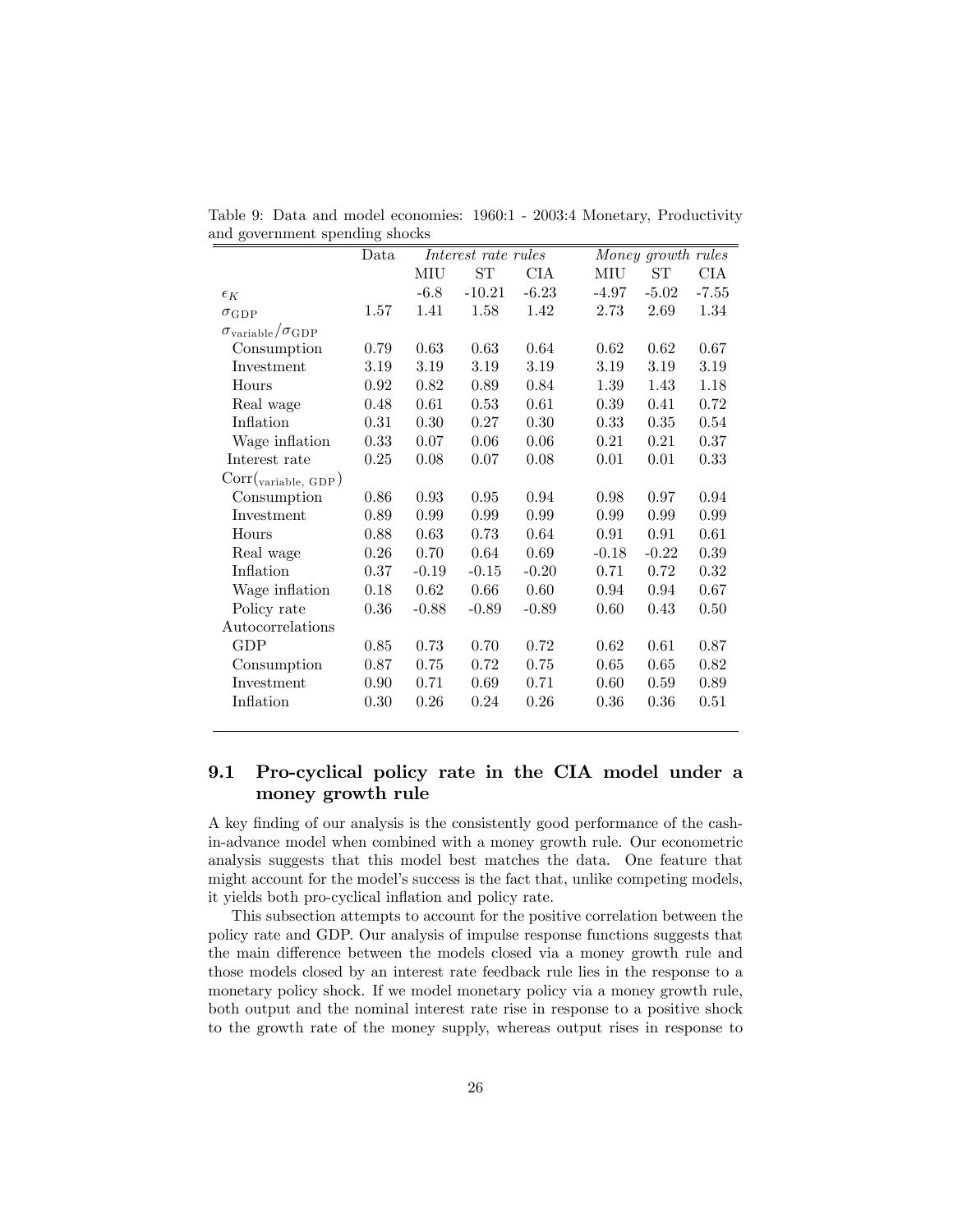|           | Table IV: Test Statistics: Productivity, monetary and demand snock |                     |               |               |                    |             |  |  |  |
|-----------|--------------------------------------------------------------------|---------------------|---------------|---------------|--------------------|-------------|--|--|--|
|           |                                                                    | Interest rate rules |               |               | Money growth rules |             |  |  |  |
|           | MIU                                                                | <b>ST</b>           | CIA           | MIU           | <b>ST</b>          | CIA         |  |  |  |
| KLIC(BS)  | 1654                                                               | 1680                | 988           | $538*$        | 893*               | $22.13*$    |  |  |  |
| $N_{new}$ | $9.49e^8$                                                          | $9.89e^{8}$         | $3.31e^{8}$   | $9.91e^{7*}$  | $2.77e^{8*}$       | $3.96e^4$   |  |  |  |
| $W_{new}$ | $9.43e^{8}$                                                        | $9.83e^{8}$         | $3.29e^{8}$   | $9.86e^{7*}$  | $2.76e^{8*}$       | $3.92e^4$   |  |  |  |
| МAE       | $6.01e^{-5}$                                                       | 4.11 $e^{-5*}$      | $5.90e^{-7*}$ | $3.88e^{-4*}$ | $3.87e^{-4*}$      | $5.74^{-5}$ |  |  |  |

Table 10: Test Statistics: Productivity, monetary and demand shock

a decrease in the policy rate in the models closed by an interest rate feedback rule.

Danthine and Kurmann (2004) point out that the CIA model (closed with a money growth rule) fails to a generate a liquidity effect whereby the nominal interest rates falls following a rise in the real money supply, and suggest that it is related to the counter-factual way in which monetary policy is modelled. Unlike in most VAR studies, inflation in our model does not have a 'hump' shaped profile in response to a monetary shock. If we compare the response of the nominal interest rate to a monetary shock (Figure 3), we find that the CIA model generates a much larger increase in the nominal interest rate than either the MIU or the ST models, which suggests an alternative explanation linked to the cash-in-advance constraint. Indeed, in a cash-in-advance model an increase in the money supply immediately raises both consumption and investment, as the constraint on these two components of GDP is relaxed. In this way, a shock to the growth rate of the money supply acts like the demand shock, which some authors, including Canzoneri et al. (2004) have suggested is missing from the standard NNS model.

### 10 Conclusions

In this paper, we ask the questions: Does it matter how we model the role of money in the New Neoclassical Synthesis (NNS) model characterized by monopolistic competition, price and wage stickiness as well as endogenous capital accumulation? And does it matter how we model monetary policy? It is well understood that the NNS model when closed by an interest rate feedback rule generates a counter-cyclical policy and ináation rate, whereas the data suggest that the two series are in fact pro-cyclical. One aim of our paper is to investigate if this shortcoming of the NNS model is related to the way we model the role of money and how we model monetary policy. Our findings suggest that the counter-cyclical policy and ináation rates are common to the moneyin-the-utility, the shopping time as well as the cash-in-advance versions of our basic NNS model as long as monetary policy is modelled via an interest rate feedback rule. On the other hand, when monetary policy is modelled via a money growth rate, we find that our NNS model generates pro-cyclical policy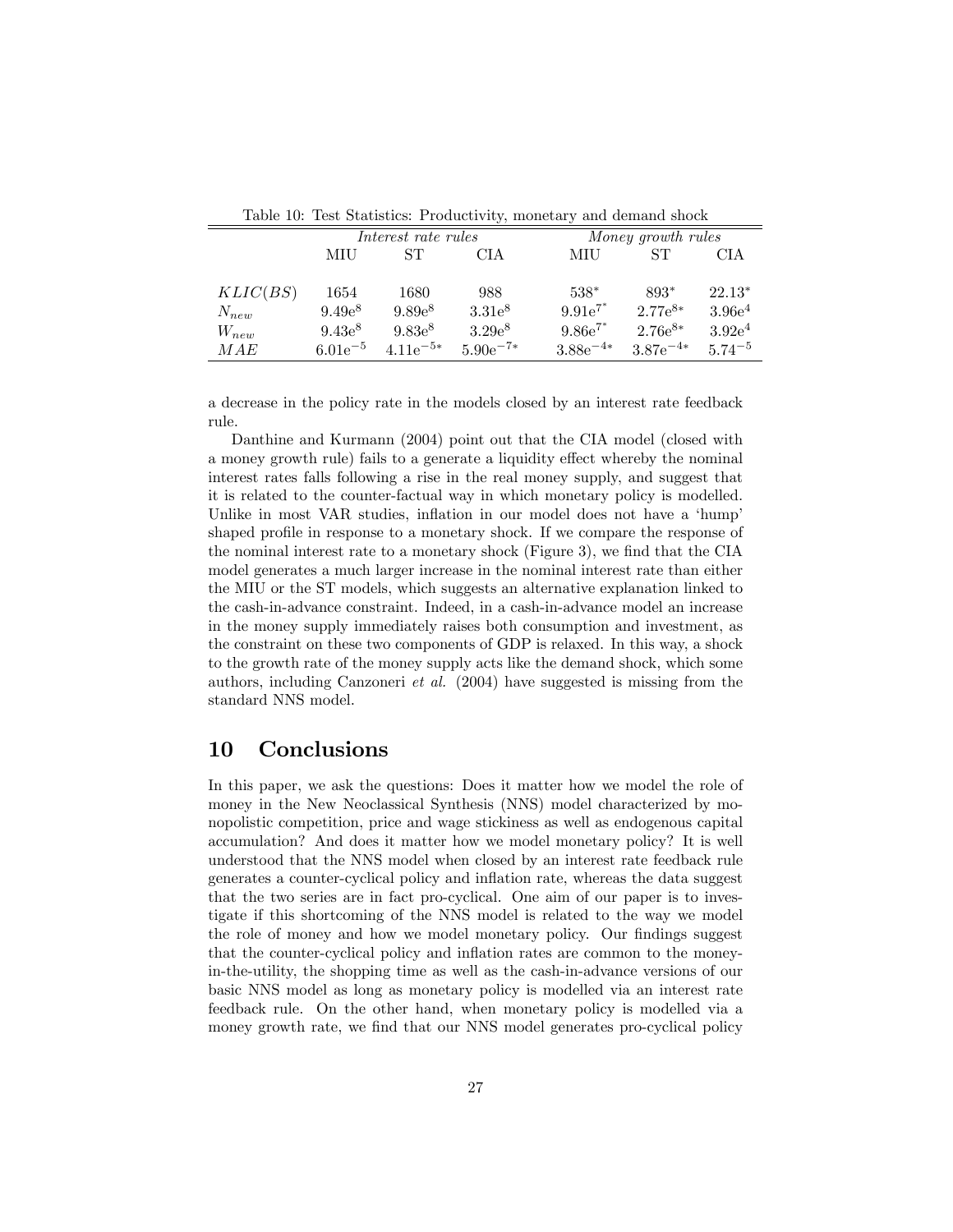and inflation rates. We also observe that in response to an unexpected increase in the money growth rate the cash-in-advance model generates 'hump' shaped impulse responses for output, consumption and investment.

To answer the question as to which of the models and specifications comes closest to the data, we employ new econometric methods that allow us to compare and rank nested and non-nested models against each other and the data. The tests compare the variance-covariance matrix of the model economy with that generated by the data. Our results suggest a clear and consistent ranking of models. The cash-in-advance model in conjunction with the money growth rule matches the data moments most closely, whereas the money-in-the-utility model closed by an estimated interest rate feedback rule is one of the models furthest removed from the data.

Finally, we examine if adding a demand shock can improve the fit of the models and resolve the counter-cyclical policy and ináation rate issue encountered in some of our specifications. We find that adding a demand shock does not resolve the counter-cyclicality issue and only improves the overall fit of the money growth rule models.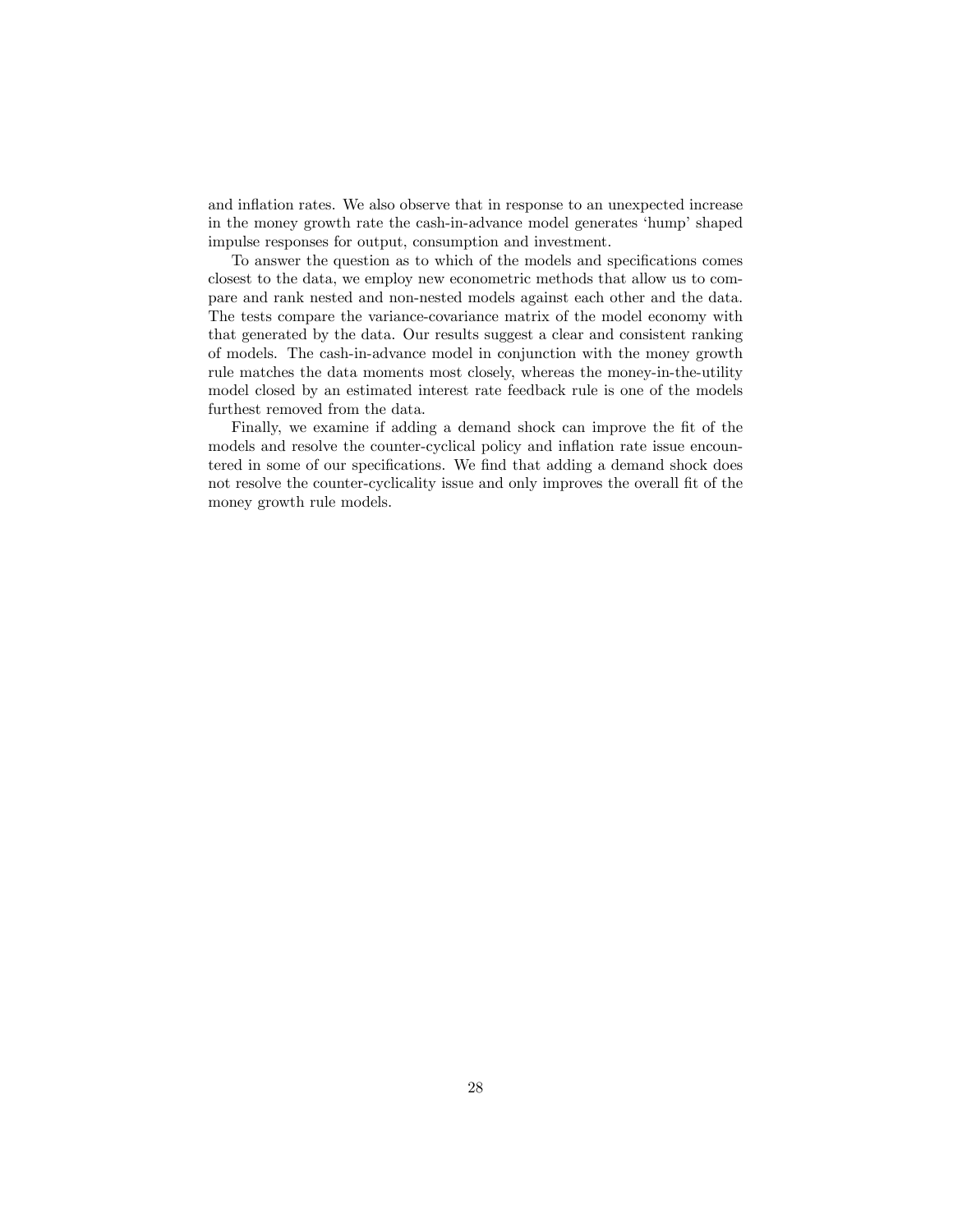### References

- [1] Bartlett, M.S. (1954). ëA note on multiplying factors for various chi-squared approximations', Journal of the Royal Statistical Society, Series B, 16, pages 296-8.
- [2] Bhattacharjee, A. and Chadha, J.S. (2005) 'Selection of DSGE models based on covariance matrix when the number of shocks is small'. Mimeo.
- [3] Bhimasankaram, P. and Sengupta, D. (1991). Testing for the mean vector of a multivariate normal distribution with a possibly singular dispersion matrix and related results'. Statistics and Probability Letters vol. 11, pages 473-8.
- [4] Bils, M. and Klenow, P. (2004). Some evidence on the importance of sticky pricesí, Journal of Political Economy, October, pages 947-87
- [5] Calvo, G.A. (1983). 'Staggered prices in a utility maximising framework', Journal of Monetary Economics, vol. 12, pages 383-98.
- [6] Canova, F. and Ortega, E. (2000). ëTesting calibrated general equilibrium models'. In Mariano, R., Shuermann, T. and Weeks, M. (eds.) Inference using Simulation Techniques, Cambridge University Press.
- [7] Canzoneri, M.B., Cumby, R. E. and Diba, B. T. (2004). ëThe cost of nominal inertia in NNS models', Mimeo.
- [8] Chari, V.V. and Kehoe, P.J. (1999). 'Optimal fiscal and monetary policy', NBER Working paper 6891.
- [9] Chari, V.V., Kehoe, P.J. and McGrattan, E. (2000). ëSticky price models of the business cycle: Can the contract multiplier solve the persistence problem?', *Econometrica*, 68(5), pages 1151-79.
- [10] Danthine, J.P and Kurmann, A. (2004). ëFair wages in a New Keynesian model of the business cycle', Review of Economic Dynamics, vol. 7, pages 107-42.
- [11] Diebold, F.X., Ohanian, L.E. and Berkowitz, J. (1998). ëDynamic equilibrium economies: A framework for comparing models and dataí, Review of Economic Studies, vol. 65, pages 433-51.
- [12] Erceg, C.J., Henderson, D.W. and Levin, A.T. (2000). 'Optimal monetary policy with staggered wage and price contracts', Journal of Monetary Economics, vol. 46(2), pages 381-413.
- [13] Gavin, W.T. and Kydland, F.E. (1999). ëEndogenous money supply and the business cycle', Review of Economic Dynamics, vol. 2, pages 347-69.
- [14] Ireland, P.N. (2004). A method for taking models to the data', *Journal of* Economic Dynamics and Control, vol. 28, pages 1205-26.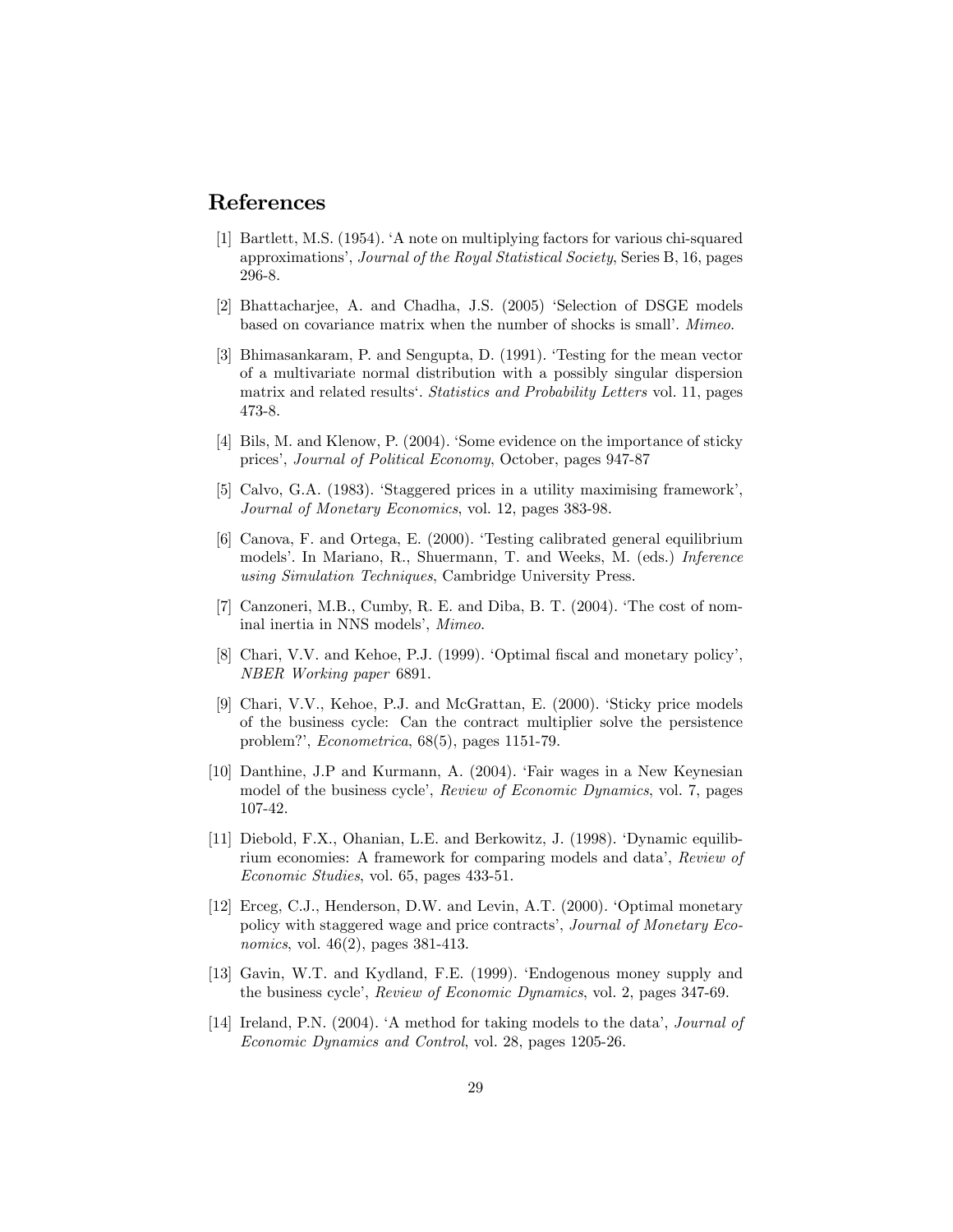- [15] King, R. and Watson, M. (1998). The solution of singular linear difference systems under rational expectations', International Economic Review, vol. 39, no 4, pages 1015-26.
- [16] King, R. and Watson, M. (2000). 'System reduction and solution algorithms for singular linear difference systems under rational expectations', Computational Economics, vol 20, pages 57-86.
- [17] Kollmann, R. (2005). 'Macroeconomic effects of nominal exchange rate regimes: new insights into the role of price dynamics', *Journal of Inter*national Money and Finance, vol. 24, pages 275-92.
- [18] Ledoit, O. and Wolf, M. (2002). Some hypothesis tests for the covariance matrix when the dimension is large compared to the sample size'. Annals of Statistics vol. 30, pages  $1081-102$ .
- [19] Nagao, H. (1973). ëOn some test criteria for covariance matrixí, The Annals of Statistics, 1, pages 700-9.
- [20] Nolan, C. and Thoenissen, C. (2005). Labour markets and firm-specific capital in new Keynesian general equilibrium models', Mimeo.
- [21] Muirhead, R.J. (1982). Aspects of Multivariate Statistical Theory. Wiley: New York.
- [22] Srivastava, M.S. (2003). ëSingular Wishart and multivariate Beta distributions', The Annals of Statistics,  $31(5)$ , pages 1537-60.
- [23] Uhlig, H. (1994). 'On singular Wishart and singular multivariate Beta distributionsë. The Annals of Statistics vol. 22, pages 395-405.
- [24] Wang, P.F. and Wen, Yi. (2005). ëAnother look at sticky prices and output persistence', Journal of Economic Dynamics and Control, forthcoming.
- [25] Watson, M.  $(1993)$ . 'Measures of fit for calibrated models'. *Journal of Po*litical Economy vol. 101, pages 1011-1041.
- [26] Woodford, M. (2003). Interest and Prices, Foundations of a theory of monetary policy. Princeton University Press.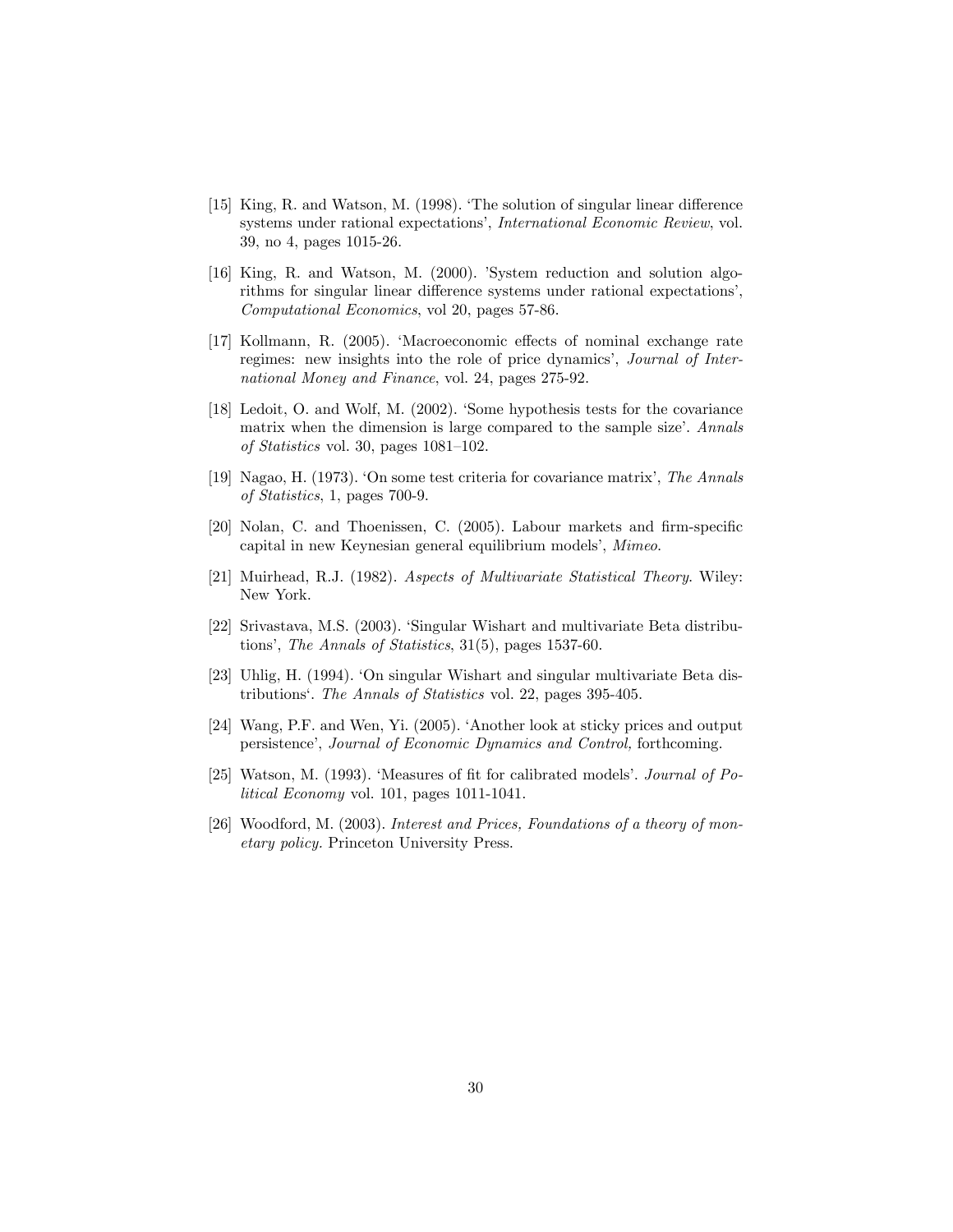### A The data

Our data are of quarterly frequency and come from two main sources: the US Department of Commerce: Bureau of Economic Analysis (BEA) and US Department of Labor: Bureau of Labor Statistics (BLS) and span the sample period 1960:1 to 2003:4.

- 1. GDP refered to in tables 5, 8 and 9 is real GDP per capita from BEAís NIPA table 7.1. ëSelected Per Capita Product and Income Series in Current and Chained Dollars', seasonally adjusted. The series was logged and H-P filtered.
- 2. Consumption referred to in tables 5, 8 and 9 is total consumption expenditures deflated by the relevant GDP deflator, both from BEA's NIPA tables 2.3.5 and 1.1.9.
- 3. Investment referred to in tables 5, 8 and 9 is real Öxed investment per capita from BEAís NIPA table 5.3.3. Real Private Fixed Investment by Type. Population is from NIPA table 7.1.
- 4. Hours referred to in tables 5, 8 and 9 is per capita hours worked in nonfarm businesses, from BLS, series code PRS85006033. Population is from NIPA table 7.1.
- 5. Real wage referred to in tables 5, 8 and 9 is real hourly compensation from BLS, series code PRS85006153.
- 6. Inflation referred to in tables 5, 8 and 9 is defined as  $\pi = \log(P_t/P_{t-1}),$ where  $P$  is consumer price index for all urban consumers, from BLS series CUSR0000SA0.
- 7. Wage inflation referred to in tables 5, 8 and 9 is constructed using nominal hourly compensation from BLS, series code PRS85006103  $W_t$ .  $\omega =$  $\log(W_t/W_{t-1}).$
- 8. Interest rate referred to in tables  $5, 8$  and  $9$  is the effective US federal funds rate.
- 9. Potential output used to construct the output gap measure in our estimated Taylor rule is taken from the *Congressional Budget Office* measure of potential output.
- 10. The Solow residual is constructed as follows:

$$
A_t = ynfb_t - s_k \log(K_t) - (1 - s_k) \log(N_t)
$$

where  $ynfb$  is the log of real GDP in the non-farm business sector, series PRS85006043 from BLS.  $N_t$  is aggregate hours worked, as above, but not deflated by the population.  $K$  is real non-residential fixed assets, constructed following Stock and Watson (1999).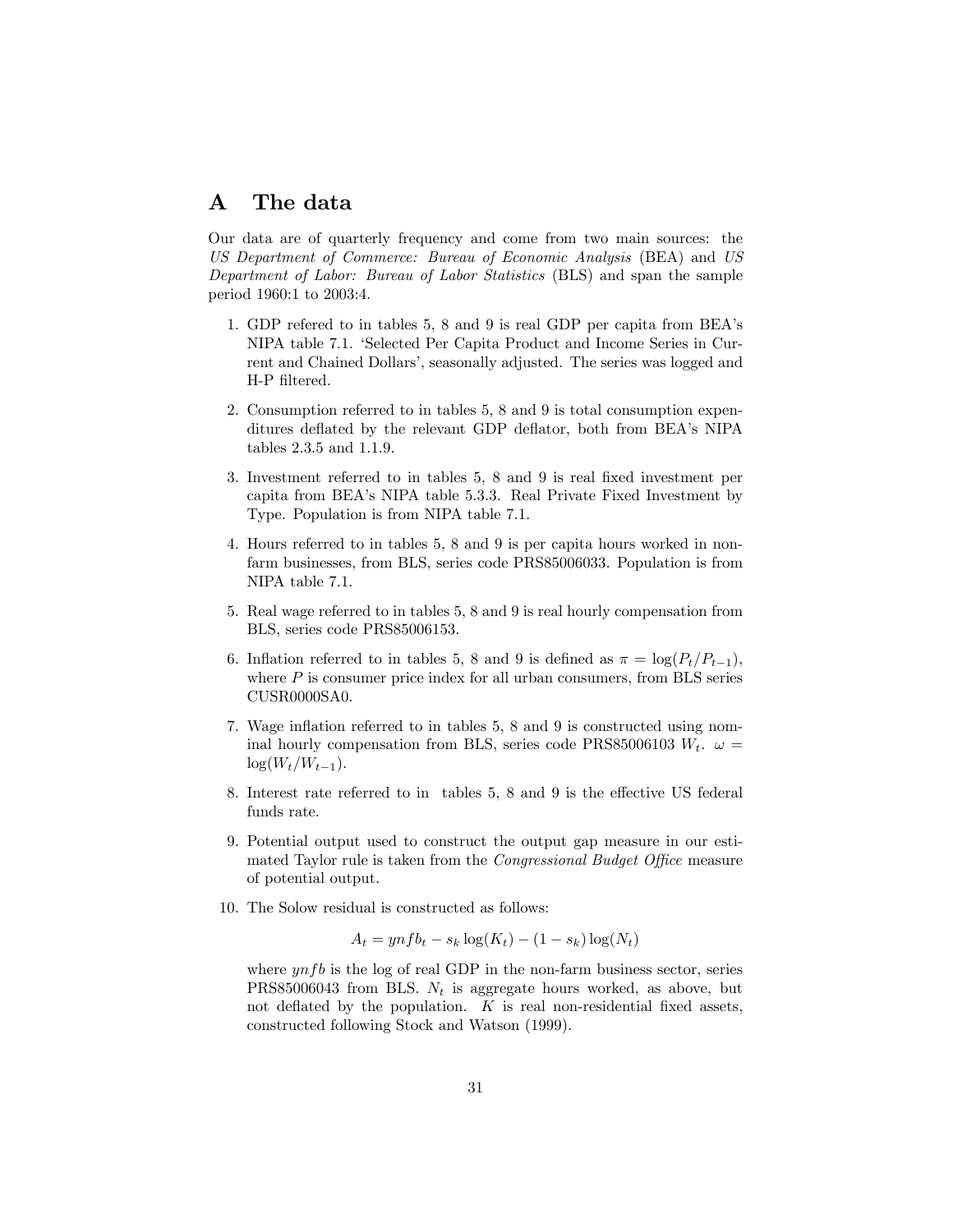

**Figure 1: Impulse response functions with respect to a -1% interest rate shock for the MIU model (solid), Shopping time model (dashed) and CIA model (dotted).**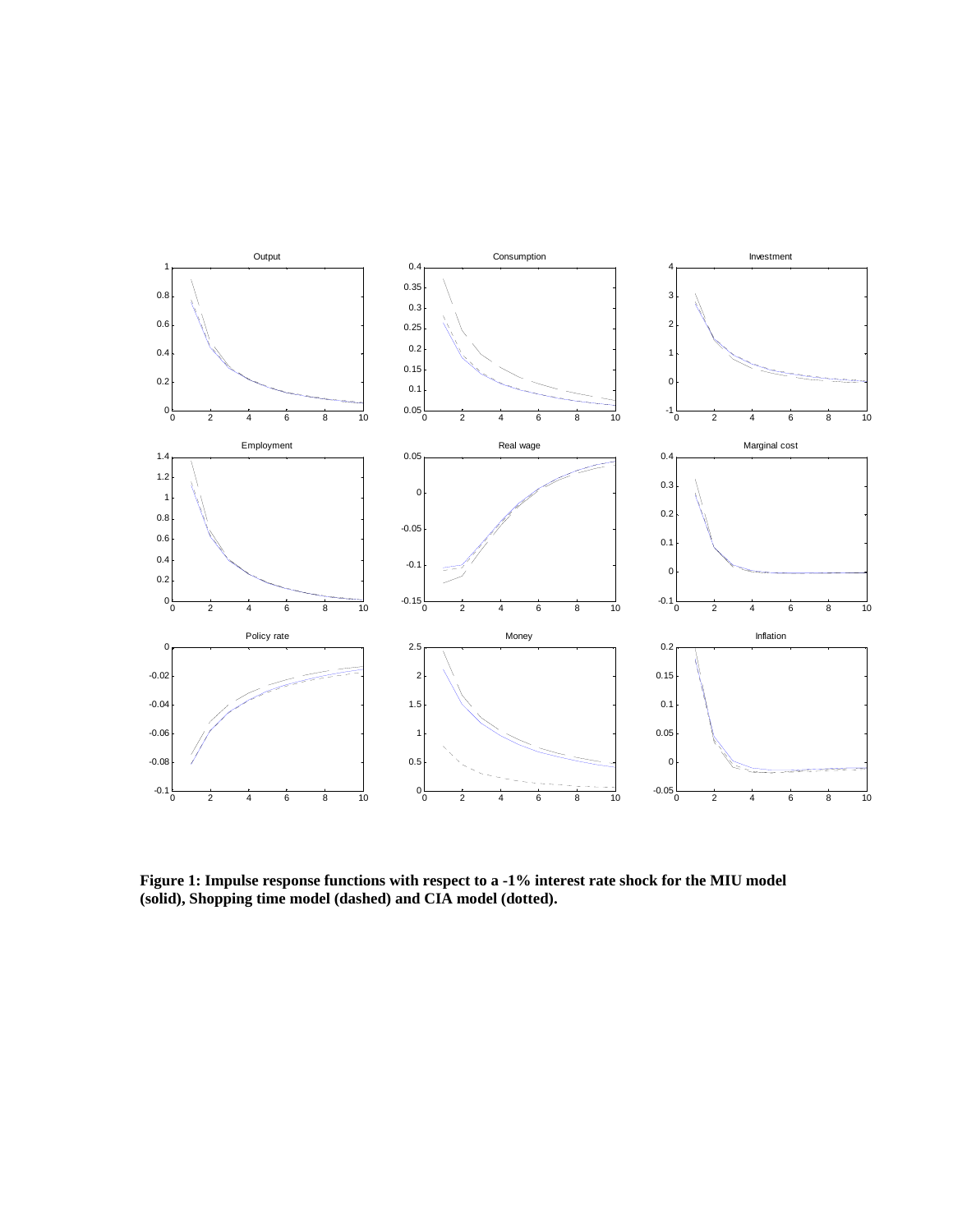

**Figure 2: Impulse response functions with respect to a 1% technology shock for MIU model (solid), Shopping time model (dashed) and CIA model (dotted) under an interest rate rule**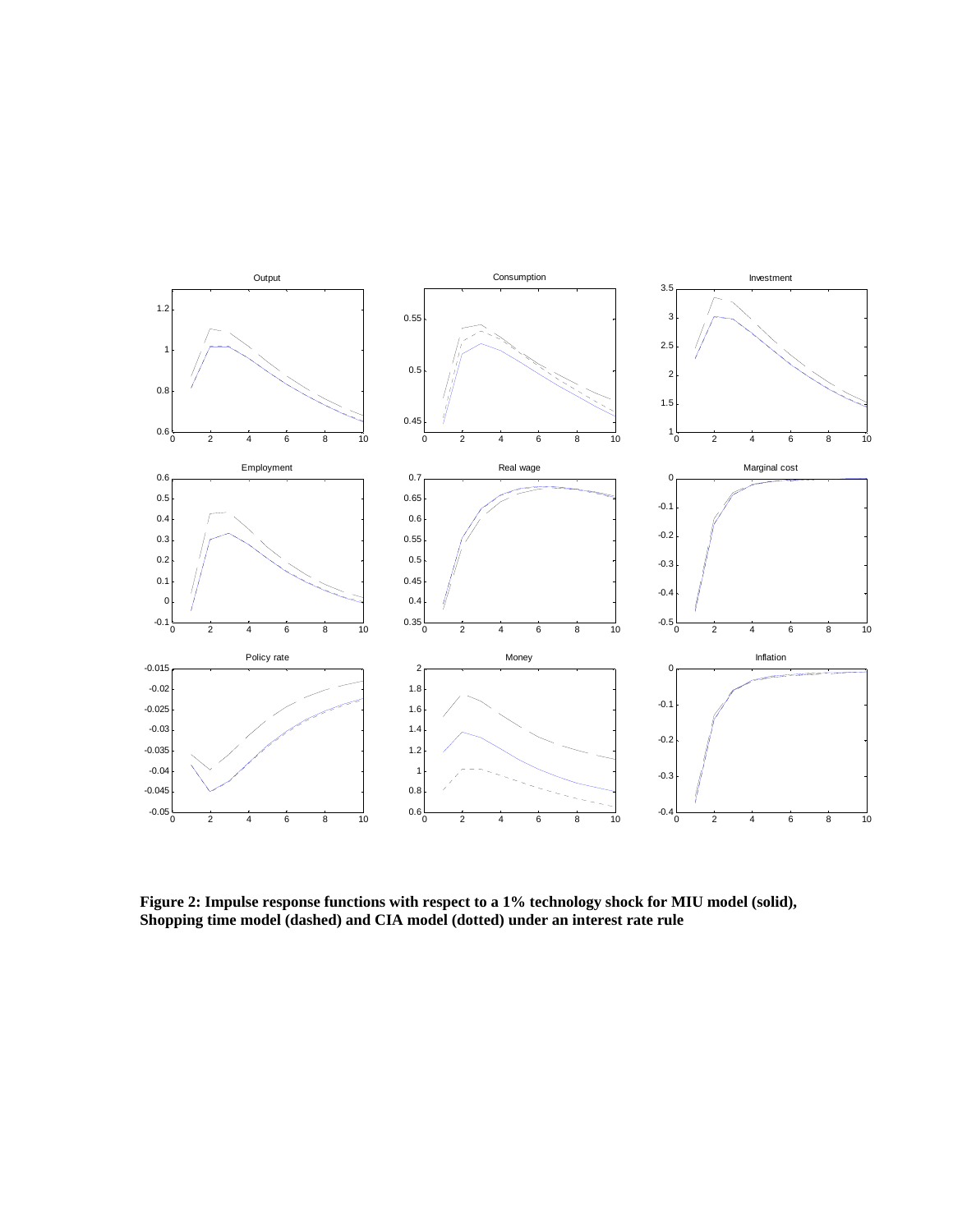

**Figure 3: Impulse response function with respect to a 1% money growth rate shock for the MIU (solid), Shopping Time (dashed) and CIA model (dotted).**